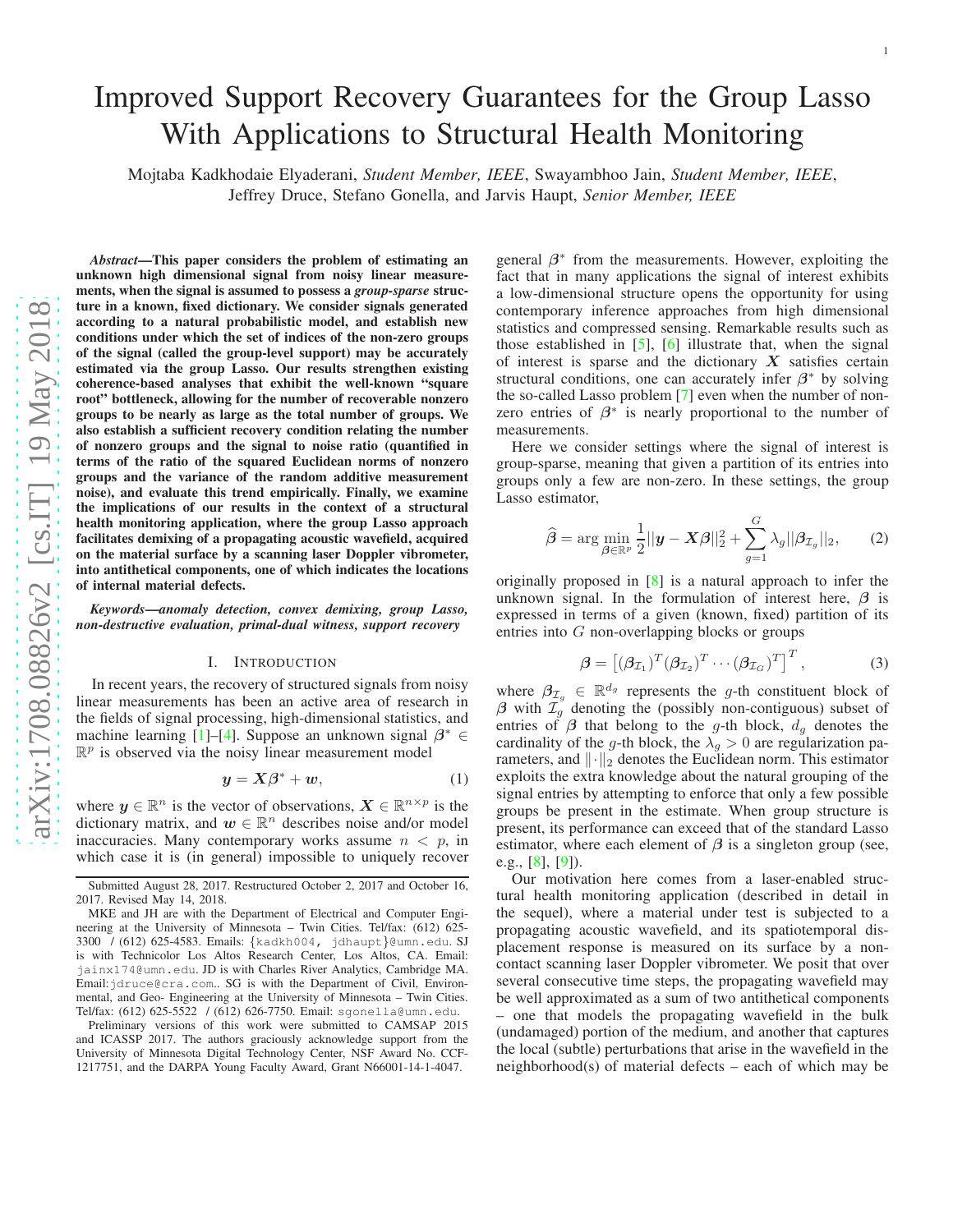expressed in terms of a group-sparse signal in an appropriately chosen (fixed) spatiotemporal dictionary. Under this model, accurate localization of the defected regions amounts to correctly identifying the locations of the nonzero groups that comprise the corresponding component of the spatiotemporal wavefield. For this we employ the group Lasso estimator, and thus aim to explore and quantify its performance for identifying the locations of nonzero groups (called *support recovery* in the literature) from generally noisy observations, in finite-sample regimes, in settings where the dictionary is deterministic and fixed.

## *A. Prior Work and Our Contributions*

To date, there are numerous works that provide various forms of analytical guarantees for the group Lasso (e.g., [\[8\]](#page-15-5)– [\[21\]](#page-15-7)) and related estimation problems (e.g., [\[22\]](#page-15-8)–[\[39\]](#page-16-0)) for block-sparse signal recovery, under a number of different modeling and structural assumptions. Below we provide a concise, high-level summary of these existing works, highlighting specifically the modeling assumptions they employ and the nature of the guarantees they provide. We then outline our contributions within this context.

Utilizing standard tools from convex analysis, the analytical guarantees presented in most of the existing group Lasso analyses referenced above rely upon conditions of the dictionary matrices that are combinatorial to test (e.g., the so-called *irreducibility* conditions, restricted eigenvalue conditions, or restricted isometry conditions). To our knowledge, the lone exception is [\[20\]](#page-15-9), whose analyses rely upon easily verifiable coherence conditions of the dictionary matrix (and employ randomized signal models to avoid the "square root bottleneck" described later in more detail). Indeed, one common, tractable analytical approach to alleviating the burden associated with validating combinatorial conditions on the dictionary matrix is to assume it is randomly generated (e.g., as in  $[9]$ ,  $[12]$ ,  $[15]$ , [\[16\]](#page-15-12)). This is contrary to our setup, as we aim to use fixed dictionaries, and aim for easily verifiable analytical conditions on them; hence, our analysis builds upon the framework introduced in [\[20\]](#page-15-9).

In terms of the type of recovery guarantees provided, several of the aforementioned works do indeed consider support recovery performance of the group Lasso [\[9\]](#page-15-6)–[\[11\]](#page-15-13), [\[15\]](#page-15-11), [\[16\]](#page-15-12). Some of these provide asymptotic analyses (e.g., [\[9\]](#page-15-6), [\[11\]](#page-15-13)), while our interest here is on finite sample guarantees. More generally, all of these existing works again rely on dictionary conditions that are combinatorial to verify for a given dictionary. Again, the sole exception we are aware of is [\[20\]](#page-15-9), though that work only examines regression problems, providing Euclidean prediction error estimates using their coherence-based analyses (and exact recovery guarantees in noise-free settings, which are not our interest here).

We briefly comment on the related group-sparse signal recovery works cited above. Several of the earliest of these works aim to solve the simultaneous sparse approximation problem (also called the multiple measurement vectors problem), and to that end, examine the performance of greedy algorithms such as matching pursuit and its variants (e.g.,  $[22]-[24]$  $[22]-[24]$ ). Matching pursuit variants were also explored in [\[32\]](#page-16-2)–[\[35\]](#page-16-3). Others are focused primarily on noise-free settings, and seek to identify sufficient [\[25\]](#page-16-4), [\[27\]](#page-16-5), [\[28\]](#page-16-6), [\[31\]](#page-16-7), [\[37\]](#page-16-8)–[\[39\]](#page-16-0) (and in some cases, necessary [\[30\]](#page-16-9), [\[31\]](#page-16-7)) conditions for block-sparse signal recovery. It is worth noting that several of these works (e.g., [\[27\]](#page-16-5), [\[28\]](#page-16-6), [\[40\]](#page-16-10)) do indeed employ notions of block coherence in their analyses which, in settings where both the dictionary matrix and the signal are assumed deterministic, exhibit the "square root" bottleneck outlined below. We offer some more quantitative comparisons between our main results and this line of work in the sequel.

In this work, we make the following contributions:

- We derive new support recovery guarantees for the group Lasso for settings characterized by noisy observations and fixed (deterministic) dictionaries, establishing sufficient conditions for exact support recovery in which the number of recoverable nonzero groups can be nearly as large as the ratio between the number of measurements  $(n, \text{ in the notation above})$  and the maximum group size, up to constant and logarithmic factors. This improves substantially upon existing deterministic coherence-based analyses that exhibit the well-known *square root bottleneck*, where the sufficient conditions for recovery prescribe the number of nonzero blocks be, *in best-case scenarios*, no larger than (constant and logarithmic factors times) the square root of the aforementioned ratio. We accomplish this by employing a mild statistical prior on the signals of interest, and leveraging (in part) powerful recent results quantifying the coherence of random *block* subdictionaries of fixed dictionaries [\[20\]](#page-15-9).
- For the same scenario, we identify (analytically) intrinsic relations that quantify support recoverability as a function of the interplay between the number of nonzero groups and their magnitudes, quantified in terms of the groups' Euclidean norms. This elucidates a tradeoff between rarity and weakness of defects that are detectable in our structural health monitoring application of interest. We evaluate our analytical predictions through numerical simulation on both synthetic data adhering to our generative model and application data generated by finite element simulation.

In terms of the motivating application itself, our investigation builds upon and expands our own previous efforts along these lines, which include defect localization methods based on dictionary learning (for settings where the bases representing the antithetical components are not a priori fixed, but instead are learned from the data itself), [\[41\]](#page-16-11), modeling analysis and experimental investigations of the efficacy of the group Lasso method (using a priori fixed dictionaries) for defect localization [\[42\]](#page-16-12)–[\[44\]](#page-16-13), a preliminary analysis of the group Lasso for this application [\[45\]](#page-16-14), and a conference-length summary of the results of the present work [\[46\]](#page-16-15). We provide a brief background (with selected references) for our motivating application in Sec. [III.](#page-4-0)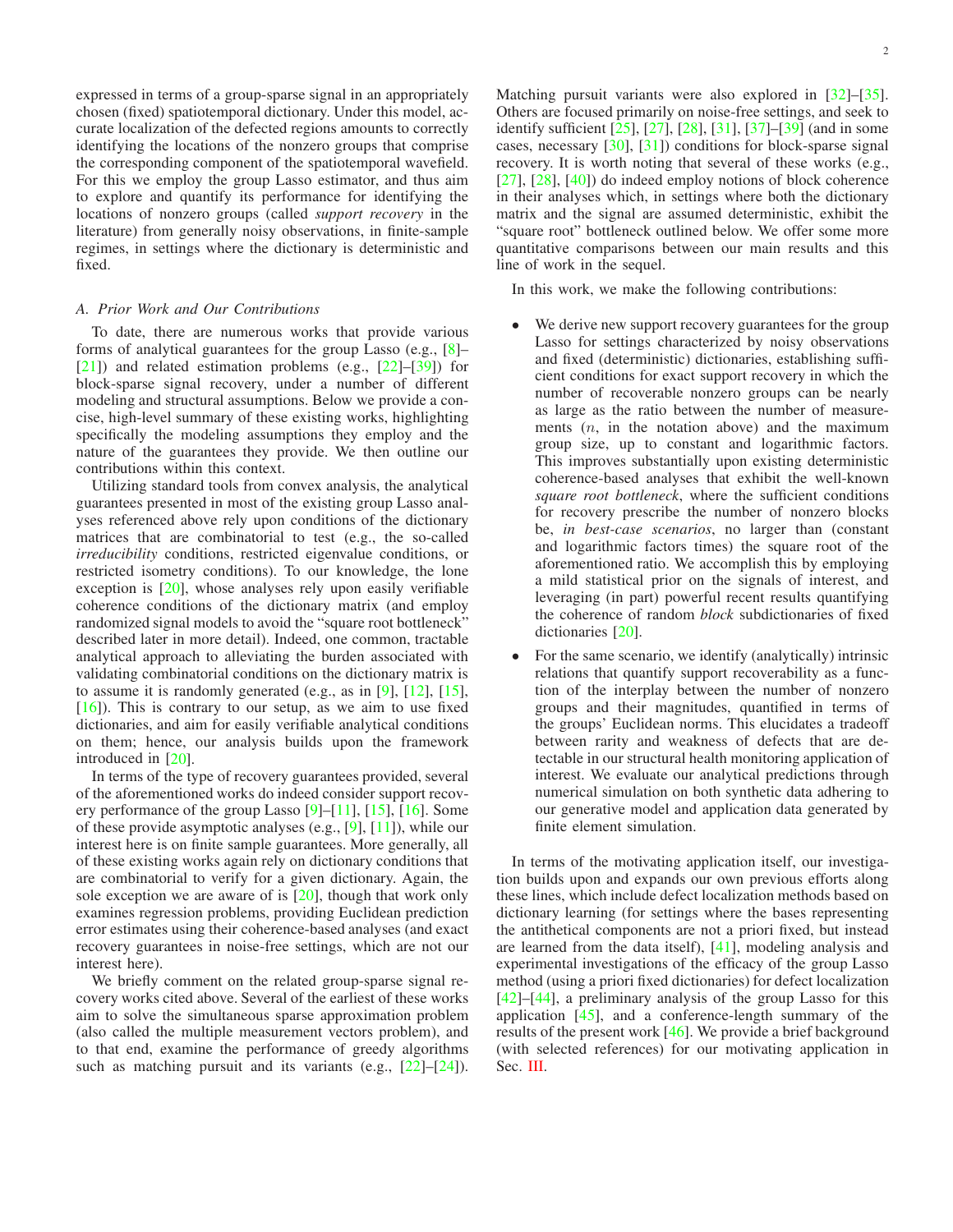# *B. Notation and Organization*

Throughout the paper, bold-face lowercase and uppercase letters will be used to denote vectors and matrices, respectively. For a vector v, we use  $||v||_2$  to denote its Euclidean norm and for a matrix  $V$ , its spectral and Frobenius norms are denoted by  $||V||_{2\rightarrow 2}$  and  $||V||_F$ , respectively. Moreover, the sum of the absolute values of the entries of a matrix  $V$  (or a vector v) are denoted by  $||V||_1$  (or  $||v||_1$ ) and the maximum absolute value of entries is represented by  $||V||_{\infty}$  (or  $||v||_{\infty}$ ).

For any integer  $m > 0$ , we use  $[m]$  as the shorthand for the set  $\{1, 2, \dots, m\}$ . If *n* denotes the length of  $\beta$  and the number of columns of X, then for the index set  $\mathcal{I}_g \subset [n], \beta_{\mathcal{I}_g}$  will denote the group of entries of  $\beta$  whose indices belong to this set and  $X_{\mathcal{I}_{q}}$  will be the submatrix comprised of columns of X indexed by  $\mathcal{I}_q$ . For a column-wise block partitioned matrix  $M = [M_{\mathcal{I}_1} M_{\mathcal{I}_2} \cdots M_{\mathcal{I}_G}]$  the norm  $||M||_{B,1}$  is defined as

$$
\|{\boldsymbol M}\|_{B,1}:=\max_{g\in[G]}\|{\boldsymbol M}_{\mathcal{I}_g}\|_{2\to 2}.
$$

Throughout the paper, we will use different notions of signal support defined as follows:

- $S(\beta) := \{j \in [n] : \beta_j \neq 0\}$  will be the support of  $\boldsymbol{\beta} \in \mathbb{R}^n$ .
- $\mathcal{G}(\beta) := \{ g \in [G] : \beta_{\mathcal{I}_q} \neq \mathbf{0} \}$  will denote the set that contains the indices of the nonzero groups of  $\beta$ , where  $G$  is the total number of groups.
- $\mathcal{S}_{\mathcal{G}}(\beta) := \cup_{g \in \mathcal{G}(\beta)} \mathcal{I}_g$ . In words,  $\mathcal{S}_{\mathcal{G}}(\beta)$  will denote the set that contains all indices comprising groups that are nonzero (even if there are zero elements at those particular indices). Note that  $S(\beta) \subseteq S_G(\beta)$ .

We let  $d_{\min} := \min_{g \in [G]} d_g$  and  $d_{\max} := \max_{g \in [G]} d_g$  be the minimum and maximum group sizes, respectively, and

$$
d_{\mathcal{G}(\boldsymbol{\beta})} := \sum_{g \in \mathcal{G}(\boldsymbol{\beta})} d_g
$$

be the total number of entries in the group-level support  $\mathcal{G}(\beta)$ of  $\beta$ . Similarly, we define

$$
\lambda_{\min} := \min_{g \in [G]} \lambda_g \text{ and } \lambda_{\max} := \max_{g \in [G]} \lambda_g
$$

to be the minimum and maximum regularization constants, respectively, and let  $\lambda_{\mathcal{G}(\beta)}$  be the  $|\mathcal{G}(\beta)|$ -dimensional vector whose entries are the regularization parameters corresponding to the groups in  $\mathcal{G}(\mathcal{B}^*)$ . In order to clarify notation, we will use  $\mathcal{G}^*, \mathcal{S}_{\mathcal{G}}^*$ , and  $d_{\mathcal{G}}^*$  as abbreviations for  $\mathcal{G}(\mathcal{B}^*)$ ,  $\mathcal{S}_{\mathcal{G}}(\mathcal{B}^*)$ , and  $d_{\mathcal{G}(\mathcal{B}^*)}$ , respectively.

The rest of the paper is organized as follows. We provide our main recovery result in Section [II.](#page-2-0) The implications of our analysis in the context of the structural health monitoring application is discussed in Section [III.](#page-4-0) We validate our theoretical results experimentally in Section [IV.](#page-5-0) Section [V](#page-7-0) outlines the main steps of the primal-dual witness construction approach, which is used for proving our main recovery result, and how we instantiate this framework under our statistical assumptions. Section [VII](#page-12-0) provides a few brief concluding comments and discussion of some future directions. Finally, the intermediate analytical results are relegated to the appendix.

# II. MAIN THEORETICAL RESULTS

<span id="page-2-0"></span>Our main theoretical contribution here comes in the form of a new support recovery guarantee for the group Lasso estimator under a random signal model. As alluded above, we assume measurements acquired according to the linear model [\(1\)](#page-0-0), and examine the performance of the group lasso estimator [\(2\)](#page-0-1) under the assumption that the unknown  $\beta^*$  can be parsimoniously expressed in terms of a given partition of its entries into blocks, as in  $(3)$ .

Our recovery guarantee is expressed in terms of the interblock and intra-block coherence parameters [\[20\]](#page-15-9), [\[28\]](#page-16-6) of the dictionary  $X$  which are defined with respect to a given column-wise block partition of  $X$ .

**Definition II.1.** For any dictionary  $X = [X_{\mathcal{I}_1} X_{\mathcal{I}_2} \cdots X_{\mathcal{I}_G}]$ with blocks  $X_{\mathcal{I}_g} \in \mathbb{R}^{n \times d_g}$  and whose columns all have unit *Euclidean norm, the* inter-block coherence constant  $\mu_B(X)$  *is defined as*

$$
\mu_B(\mathbf{X}) := \max_{1 \le g \ne g' \le G} \| \mathbf{X}_{\mathcal{I}_g}^T \mathbf{X}_{\mathcal{I}_{g'}} \|_{2 \to 2},
$$
(4)

*and the* intra-block coherence parameter  $\mu_I(\mathbf{X})$  *is defined as* 

$$
\mu_I(\boldsymbol{X}) := \max_{g \in [G]} \|\boldsymbol{X}_{\mathcal{I}_g}^T \boldsymbol{X}_{\mathcal{I}_g} - \boldsymbol{I}_{d_g \times d_g}\|_{2 \to 2}.
$$
 (5)

Notice that  $\mu_B(\mathbf{X})$  measures similarity between the blocks of  $X$  and reduces to the standard coherence parameter when the groups over the dictionary columns are singletons. Further,  $\mu_I(\mathbf{X})$  measures the deviation of the blocks  $\{X_{\mathcal{I}_q}\}_{q\in[G]}$ from orthonormal blocks. From the computational perspective, both coherence parameters can be computed in polynomial time for a given column-wise partitioned dictionary (unlike other quantities such as restricted isometry constant, which are widely used in proving similar recovery guarantees; but can be NP-hard to compute [\[47\]](#page-16-16)).

To conduct our analysis, we impose some mild statistical assumptions on the generation of the coefficient vector  $\beta^*$ . Specifically, similar to [\[20\]](#page-15-9), we assume the group-sparse vector  $\beta^* \in \mathbb{R}^p$  in [\(3\)](#page-0-2) is randomly generated according to the assumptions outlined below:

- $M_1$ ) The block support  $\mathcal{G}^*$  of  $\mathcal{G}^*$  comprises  $s := |\mathcal{G}^*|$  nonzero blocks, whose indices are selected uniformly at random from all subsets of  $[G]$  of size s.
- $M_2$ ) The non-zero entries of  $\beta^*$  are equally likely to be positive or negative:  $\mathbb{E}[\text{sign}(\beta_j^*)] = 0$  for  $j \in [p]$ .
- $(M_3)$  The non-zero blocks of  $\beta^*$  have statistically independent "directions." Specifically, it is assumed that

$$
\Pr\left(\bigcap_{g\in\mathcal{G}^*}\frac{\beta^*_{\mathcal{I}_g}}{\|\beta^*_{\mathcal{I}_g}\|_F}\in\mathcal{A}_g\right)=\prod_{g\in\mathcal{G}^*_i}\Pr\left(\frac{\beta^*_{\mathcal{I}_g}}{\|\beta^*_{\mathcal{I}_g}\|_F}\in\mathcal{A}_g\right),
$$

where for each g,  $A_g \subset \mathbb{S}^{d_g-1}$  with  $\mathbb{S}^{d_g-1}$  representing the unit sphere in  $\mathbb{R}^{\hat{d}_g}$ .

The first generative assumption  $M_1$  prescribes how the group-level support  $G^*$  of  $\beta^*$  should be generated. Having generated the support, the next two assumptions impose very mild requirements on the generation of non-zero coefficients in this model. In particular, the second assumption  $M_2$  requires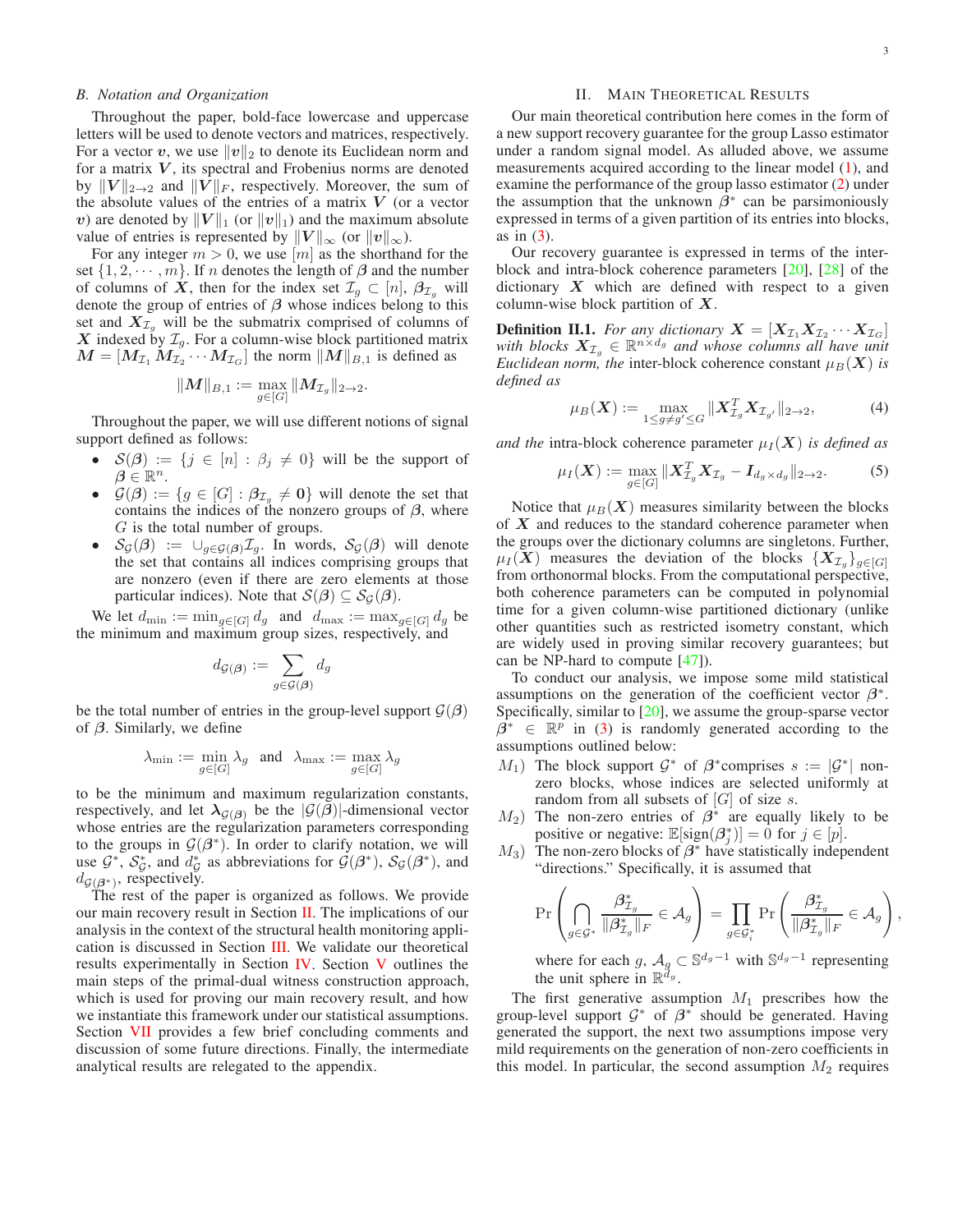the non-zero coefficients to have zero median and  $M_3$  requires the non-zero blocks of  $\beta^*$  to be independent of each other. Finally, we note that the above assumptions allow for arbitrary statistical correlations between the coefficients that belong to the *same* non-zero block.

# *A. Main Result*

Under the modeling assumptions above, we obtain the following theorem, whose proof appears in Section [V.](#page-7-0)

<span id="page-3-0"></span>Theorem II.1. *Consider the linear measurement model* [\(1\)](#page-0-0) *with*  $\mathbf{w} \sim \mathcal{N}(0, \sigma^2 \mathbf{I}_{n \times n})$ . Assume that

1) 
$$
\mu_I(\mathbf{X}) \le c_0
$$
 and  $\mu_B(\mathbf{X}) \le \sqrt{\frac{d_{\min}}{d_{\max}^2}} \frac{c_1}{\log p}$ ,  
\n2)  $s = |\mathcal{G}(\beta^*)| \le \min \left\{ \frac{c_2 G}{\|\mathbf{X}\|_{2 \to 2}^2 \log p}, \frac{d_{\min}}{d_{\max}^2} \frac{c_2' \mu_B^{-2}(\mathbf{X})}{\log p} \right\}$ ,  
\n3)  $\forall g \in \mathcal{G}(\beta^*)$ :  
\n $\|\beta^*_{\mathcal{I}_g}\|_2 \ge 10\sigma(1+\epsilon)(\sqrt{d^*_g} + \sqrt{d_g}) \max \left\{ 1, \sqrt{\frac{s}{d_{\min} \log p}} \right\}$ 

$$
\|\beta_{\mathcal{I}_g}^*\|_2 \ge 10\sigma (1+\epsilon)(\sqrt{d_g^* + \sqrt{d_g}}) \max\left\{1, \sqrt{\frac{\sigma}{d_{\max}} \log p}\right\}
$$
  
4)  $\lambda_g = 4\sigma (1+\epsilon)\sqrt{d_g}, \forall g \in [G],$ 

*all hold for some positive constants*  $c_0$ ,  $c_1 \leq 0.001$ ,

<span id="page-3-2"></span>
$$
c_2 \le \left[ \sqrt{9 + \frac{1}{2} \left( \frac{1}{4} - 3c_0 - 48c_1 \right)} - 3 \right]^2, \quad (6)
$$

.

 $c'_2 = \min\{c_2, 0.0001\}$ *, and some* 

$$
\epsilon \ge \sqrt{\frac{(1 + \mu_I(\boldsymbol{X})) \, \log(p \, G)}{d_{\min}}}
$$

*Then the following hold simultaneously, with probability at*  $least\ 1-12\,p^{-2\log 2}$ :

• *the solution*  $\hat{\beta}$  *of* [\(2\)](#page-0-1) *is unique and has the same grouplevel support as*  $\beta^*$ ; that is,  $\mathcal{G}(\beta^*) = \mathcal{G}(\beta)$ , and

• 
$$
\left\|\widehat{\beta}_{\mathcal{I}_g}-\beta_{\mathcal{I}_g}^*\right\|_2 \leq 5\sigma(1+\epsilon)\left(\sqrt{d_g}+\sqrt{d_g^*}\right), \ \forall g \in \mathcal{G}(\beta^*).
$$

According to the first condition, the support recovery guarantee relies on the well-conditioning of the dictionary  $X$ . We measure the well-conditioning in terms of block coherence constants  $\mu_I(\mathbf{X})$  and  $\mu_B(\mathbf{X})$  of the dictionary. The condition on  $\mu_I(X)$  implies that the blocks of the dictionary are close to being orthonormal. When all the constituent blocks are of the same size, i.e.  $d_{\min} = d_{\max} = d$ , the condition on  $\mu_B(\boldsymbol{X})$ implies that the worst-case dissimilarity between the blocks should scale as  $\mathcal{O}\left(\frac{1}{\sqrt{d}}\right)$  $\frac{1}{d \cdot \log p}$ ). This is the same condition as the one required for the exact recovery guarantee of Theorem 2 in [\[20\]](#page-15-9). As we will later discuss in the context of the material anomaly detection framework, this first assumption will impose mild conditions on the problem parameters.

The second condition specifies the requirement on the maximum number of allowable non-zero groups in the group-level support of  $\beta^*$  that can be recovered. The condition provided

here is not stringent since the block coherence parameter appears in the upper-bound in the form of  $\mu_B^{-2}(\hat{X})$ , which is a significant improvement over similar results, e.g. in [\[28\]](#page-16-6), [\[40\]](#page-16-10), that require  $|G^*|$  be upper bounded by a term that is  $\mathcal{O}(\mu_B^{-1}(X))$ . As we will argue in the next section, in the case where the dictionary  $X$  is the concatenation of the N-dimensional identity and discrete cosine transform (DCT) bases, and the dictionary blocks are solely defined over one of the two bases, this condition implies that the number of recoverable groups can be as large as  $|\mathcal{G}(\beta^*)| = \mathcal{O}(N)$ .

As an another example (motivated by a similar discussion in [\[20\]](#page-15-9)) assume the case of equal-sized groups, i.e. when  $d_{\text{max}} =$  $d_{\min} = d$ , and notice that  $||X||_{2\to 2}^2 \ge p/n$  for any dictionary X with normalized columns. Then,  $G/(\|X\|_{2\to 2}^2 \cdot \log p) =$  $\mathcal{O}(\frac{n}{d \cdot \log p})$ . The inequality in this case holds for tight frames. Moreover, as shown by Theorem  $4$  of  $[48]$ , there exist block dictionaries for which  $\mu_B(\boldsymbol{X}) \geq \sqrt{\frac{d}{n}}$ , for which it follows that  $1/(\mu_B^2(\mathbf{X}) \cdot \log p) = \mathcal{O}(\frac{n}{d \cdot \log p})$ . These two facts together imply that the condition required by the theorem does not suffer from the square-root bottleneck.

The third assumption is on the strength of the non-zero groups, which requires their magnitudes to be above a certain threshold depending on the noise variance  $\sigma$ . Notice that, in contrast to [\[13\]](#page-15-14), the strength condition stated here is nonasymptotic. Moreover, notice that setting  $\epsilon$  to the smallest value allowed by the theorem statement would lower the threshold on the strength of the non-zero groups. In that case, the regularization constants  $\lambda_g$  can be set to smaller values as according to the condition 4. More discussions on this assumption, and its implications in our motivating application are provided in Section [IV.](#page-5-0)

By imposing the regularization constant  $\lambda_g$  to scale with  $\sigma \sqrt{d_g}$  we are, in a sense, making sure that, after performing group-level soft thresholding, the noise component that impacts the estimation of this block is thresholded. This can be seen more clearly when we study the optimality conditions of problem  $(2)$  in Lemma [V.1](#page-7-1) (also see  $[14]$  for similar regularization conditions).

When applied to the special case of the Lasso, where  $d_{\min} =$  $d_{\text{max}} = 1$ , the following simplifications are implied:  $\mu_I(\boldsymbol{X}) =$ 0,  $\mu_B(\mathbf{X}) = \mu(\mathbf{X})$ , where

$$
\mu(\boldsymbol{X}) := \max_{1 \leq i < j \leq p} |X_i^T X_j|
$$

is the standard coherence parameter of  $X$  [\[6\]](#page-15-3),  $d^*_{\mathcal{G}} = s$ ,  $G = p$ , and  $\epsilon = \sqrt{2 \log p}$ . Consequently, the sufficient conditions of Theorem [II.1](#page-3-0) reduce to  $\mu(X) \leq c_1/\log p$ ,

$$
s \le \frac{c_2''p}{\|\mathbf{X}\|_{2\to 2}^2 \log p}
$$

where  $c''_2$  is a function of  $c_2$  and  $c'_2$ , for every  $i \in \mathcal{S}(\beta^*)$ 

<span id="page-3-1"></span>
$$
|\beta_i^*| \ge 10\sigma (1 + \sqrt{2\log p})\left(\sqrt{s} + 1\right) \max\left\{1, \sqrt{\frac{s}{\log p}}\right\} (7)
$$

and finally  $\lambda = 4\sigma(1 + \sqrt{2 \log p})$ . In comparison with [\[6\]](#page-15-3), which provides a coherence-based support recovery guarantee for Lasso by leveraging fixed designs and similar statistical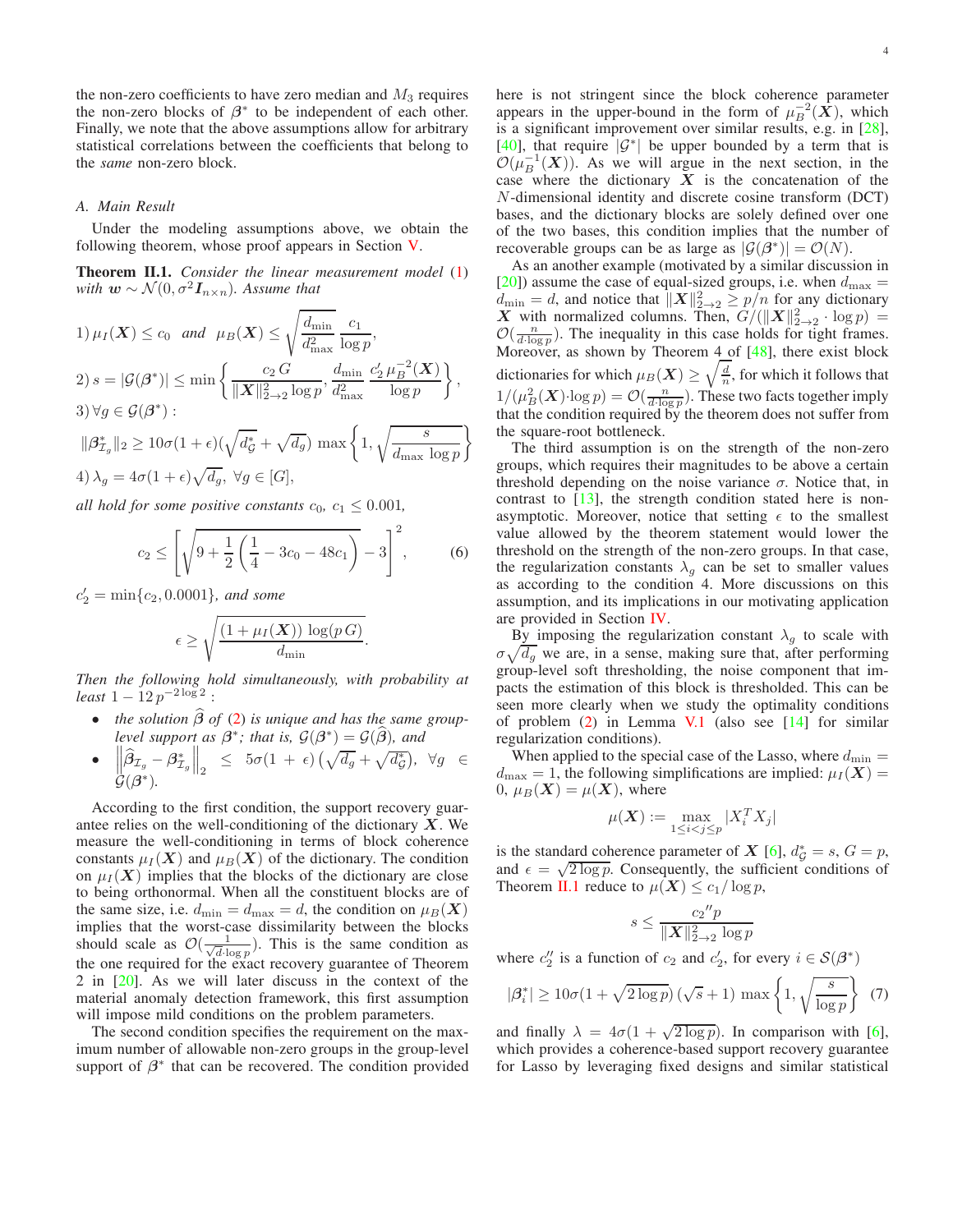assumptions as ours, the signal strength condition required in Eq. [\(7\)](#page-3-1) is more restrictive, since it requires  $\min_{i \in S} |\beta_i^*| =$  $\Omega(s)$  for  $s \ge \log p$ . When discussing the proof of the theorem in Section [V-D,](#page-9-0) we will indicate the cause of this difference.

Finally, our choices of the universal constants  $c_0, c_1, c_2, c'_2$ are not optimized here. The relationship between these constants in Eq.  $(6)$  is reminiscent of those appearing in  $[20]$ . Improving these constants is left for a future work.

# <span id="page-4-0"></span>III. APPLICATION: STRUCTURAL ANOMALY DETECTION

Structural health monitoring is critical to reliability and cost effective life-management of physical structures. Recently, a powerful new class of diagnostic methodologies has emerged, leveraging the availability of laser-based sensing systems [\[49\]](#page-16-18), [\[50\]](#page-16-19). Through the use of a *Scanning Laser Doppler Vibrometer* (SLDV), it is possible to perform non-contact measurements at a large number of points on a *scanning grid* defined on the surface of an object under test, thus providing full spatial reconstruction of the material's surface dynamic response (e.g., to an induced acoustic excitation).

Laser-based methods facilitate diagnostic methods in which the inference is performed directly on a data-rich, spatially reconstructed response. Central to this view is the notion that, from a data standpoint, a wavefield is a data cube, slices of which represent snapshots (or frames) of the dynamic response at different temporal instants. The task of locating anomalies in a physical medium, then, can be recast as a problem of identifying atypical patterns in the observed data structures. Such efforts have been among the essential themes in machine learning and computer vision in recent years (see, e.g., [\[51\]](#page-16-20)).

#### *A. Approach*

In this work, we utilize and expand notions from the sparsity-based source separation literature [\[52\]](#page-16-21)–[\[55\]](#page-16-22) and group Lasso inference to analyze the damage localization problem. The key observation underlying our approach is that SLDV measurements of a material subjected to narrowband acoustic excitation, acquired in the vicinity of the anomalous regions, exhibit different spatiotemporal behavior than do those acquired in the bulk of the material. We therefore attempt to decompose the acquired wavefield data into two components, one of which is a spatially-localized component arising near the defected areas while the other one is a generally smooth component in the pristine bulk of the structure. This facilitates a *baseline-free*, agnostic inference approach whereby the locations of the defects in a material may be accurately estimated without a priori characterization of (a pristine version of) the medium. This feature distinguishes our method from the recent efforts in the context of Lamb wave-based structural health monitoring in [\[56\]](#page-16-23), [\[57\]](#page-16-24) that assume the knowledge of the propagation model over the structure.

In order to separate the two structurally-distinct components of each measurement frame, we assume that each component can be efficiently expressed as a linear combination of elements from an appropriate fixed dictionary or basis. Since defects are generally spatially-localized, an appropriate dictionary for the defects is the identity matrix (i.e., the discrete Dirac basis),

which comprises elements that are zero at every location except for one. Likewise, the *Discrete Cosine Transform* (DCT) basis is one suitable basis for the smooth component of the response from the undamaged regions. In this sense, our model is reminiscent of the basis pairs utilized in the initial works on Basis Pursuit [\[52\]](#page-16-21), [\[58\]](#page-16-25).

Assume that one vectorized snapshot of wavefield measurements, captured at time instant  $t \in [T]$ , is denoted by the vector  $y(t) \in \mathbb{R}^N$ , where N denotes the total number of acquired measurements. Moreover, assume that the matrix  $\mathbf{Y} = [\mathbf{y}(1) \ \mathbf{y}(2) \cdots \mathbf{y}(T)] \in \mathbb{R}^{N \times T}$  stores all the measurement vectors for time instants 1 to T. Further, let  $X_{(1)} \in \mathbb{R}^{N \times p_1}$ and  $X_{(2)} \in \mathbb{R}^{N \times p_2}$  represent the dictionaries that appropriately represent the spatially-smooth and sparse components, respectively. We assume the following measurement model

<span id="page-4-1"></span>
$$
Y = X_{(1)}B_{(1)}^* + X_{(2)}B_{(2)}^* + W, \tag{8}
$$

where  $B^*_{(1)} \in \mathbb{R}^{N \times T}$  and  $B^*_{(2)} \in \mathbb{R}^{N \times T}$  denote the corresponding coefficient matrices and  $W \in \mathbb{R}^{N \times T}$  represents noise and model uncertainties. Here, the first term  $X_{(1)}B_{(1)}^*$ represents the smooth component of measurements generated by the pristine bulk of the medium and  $X_{(2)}B_{(2)}^*$  models the defect component. Given this, the problem of anomaly detection reduces to finding the support of the defect component  $\bm{X}_{(2)}\bm{B}_{(2)}^*$  (or simply  $\bm{B}_{(2)}^*$  when  $\bm{X}_{(2)} = \bm{I}_{N \times N}$ ).

To further facilitate the task of detecting anomalies, we notice that anomalies manifest themselves as *spatially-contiguous* pixel blocks of the overall anomaly vector. Therefore, we propose to define spatial groupings over the domain of the defect component and make use of a spatial block-sparsity-promoting technique over the anomalous component of the measurement decomposition. Imposing the spatial block-sparsity condition is justified by the fact that the bulk of a medium is undamaged and therefore most of the spatial blocks of the anomalous component should be zero blocks. Given the measurement model [\(8\)](#page-4-1), with  $X_{(2)} = I_{N \times N}$ , the spatial grouping assumption can be imposed by partitioning each column of  $B_{(2)}^*$  into  $G_2 := N/D$  groups of size D, where the entries within a group are adjacent pixels in the two-dimensional representation of the measurements.

In addition, since the effect of anomalies is usually persistent across multiple consecutive measurement frames (i.e., across time), we further extend the spatial grouping to a *spatiotemporal* one. Given [\(8\)](#page-4-1), this can be easily done by extending the column-by-column partition over the entries in  $B^*_{(2)}$  across several consecutive columns (frames) and therefore forming  $G_2$  sub-matrices of size  $D \times T$  over  $B^*_{(2)}$ , where now the entries of a sub-matrix are spatiotemporally adjacent. On the other hand, a *temporal* grouping can be applied to the entries of the coefficient matrix  $B_{(1)}^*$  corresponding to the smooth component, with the idea that the same frequencies (i.e. the same columns of the DCT dictionary) should appear in the decomposition of consecutive frames. So,  $B_{(1)}^*$  can be partitioned into  $G_1 := N$  sub-matrices of dimensions  $1 \times T$ . Given these assumptions, we propose to estimate the true coefficient matrices  $B^*_{(1)}$  and  $B^*_{(2)}$  by  $B_{(1)}$  and  $B_{(2)}$ , which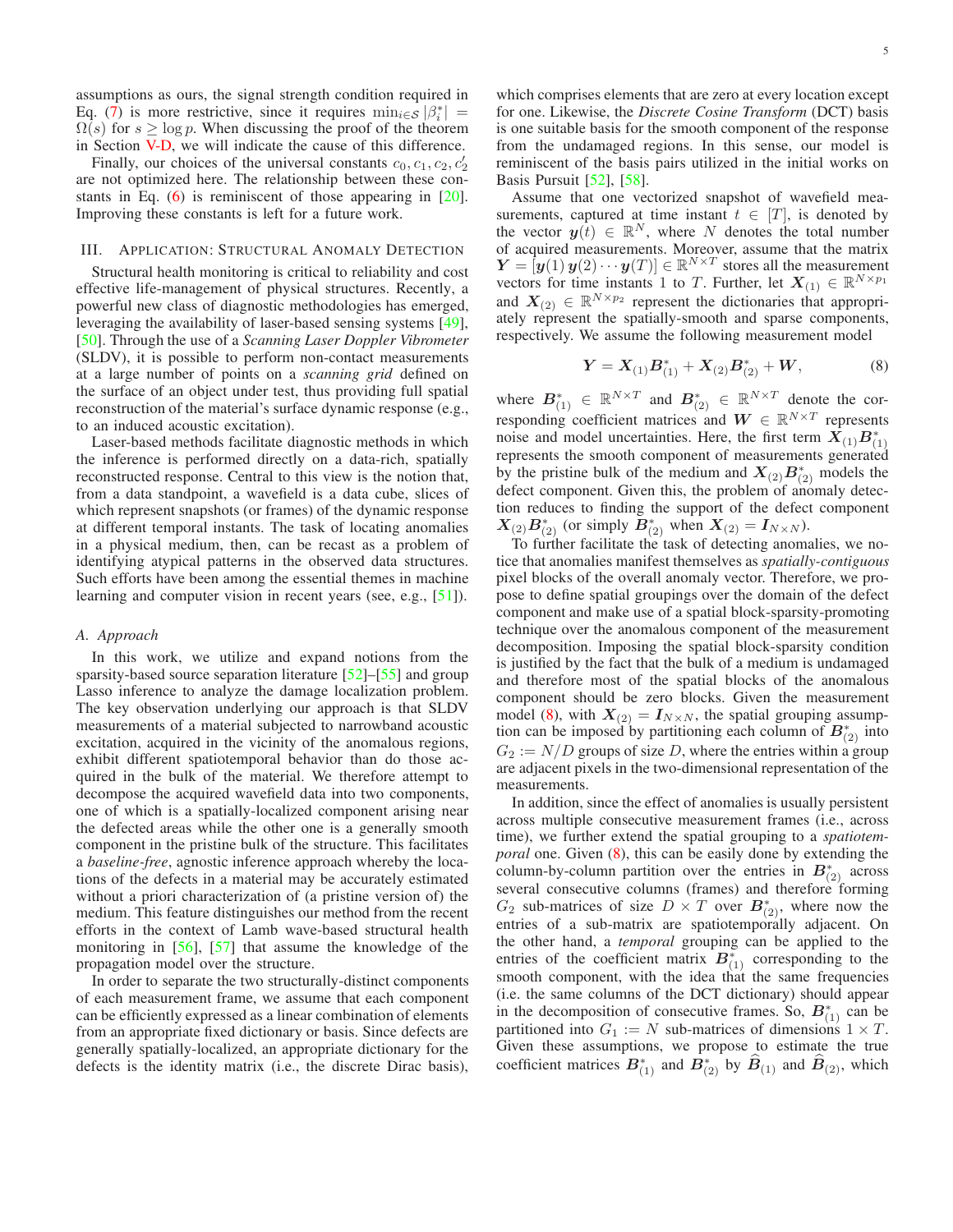$$
\min_{\mathbf{B}_{(1)}, \mathbf{B}_{(2)} \in \mathbb{R}^{N \times T}} \left\{ \frac{1}{2} \left\| \mathbf{Y} - \mathbf{X}_{(1)} \mathbf{B}_{(1)} - \mathbf{X}_{(2)} \mathbf{B}_{(2)} \right\|_{F}^{2} + \lambda_{1} \sum_{g_{1} \in [G_{1}]} \left\| (\mathbf{B}_{(1)}^{T}) \mathbf{I}_{g_{1}} \right\|_{F} + \lambda_{2} \sum_{g_{2} \in [G_{2}]} \left\| (\mathbf{B}_{(2)}^{T}) \mathbf{I}_{g_{2}} \right\|_{F} \right\}, \quad (9)
$$

where  $\lambda_1$  and  $\lambda_2$  are positive scalars, and  $g_1$  and  $g_2$  index the blocks of  $B_{(1)}$  and  $B_{(2)}$ , respectively, which are formed according to the above grouping techniques. The group level support of  $B_{(2)}$  corresponds to the detected anomalies.

# *B. Main Results*

To apply the theoretical results developed in section  $II$ , we adopt a vectorized representation of the measurements in [\(8\)](#page-4-1). Specifically, we choose  $y \in \mathbb{R}^n$ , with  $n := NT$ , to denote the measurement vector acquired by stacking all the  $T$  columns of  $Y$  in one vector. Upon vectorizing the entire measurement model [\(8\)](#page-4-1), the new representation becomes

<span id="page-5-2"></span>
$$
\mathbf{y} = \mathbf{X}_{(1)}\boldsymbol{\beta}_{(1)}^* + \mathbf{X}_{(2)}\boldsymbol{\beta}_{(2)}^* + \mathbf{w},\tag{10}
$$

where  $y = \text{vec}(\bm{Y}) \in \mathbb{R}^n$ ,  $\beta_{(1)}^* = \text{vec}(\bm{B}_{(1)}^*) \in \mathbb{R}^n$ ,  $\beta^*_{(2)} = \text{vec}(\boldsymbol{B}^*_{(2)}) \in \mathbb{R}^n$ ,  $\boldsymbol{w} = \text{vec}(\boldsymbol{W}) \in \mathbb{R}^n$  are vectors, with the vectorization operator vec $(\cdot)$  stacking the columns of the argument matrix into a single-column vector, and  $X_{(1)}$  and  $X_{(2)}$  are Kronecker-structured dictionaries given as

$$
\overline{\bm{X}}_{(i)} = \bm{I}_{T \times T} \otimes \bm{X}_{(i)}, \,\, \text{for} \,\, i = 1,2.
$$

Notice that after the vectorization, the previously-discussed partitions over the entries of  $B^*_{(1)}$  and  $B^*_{(2)}$  result in noncanonical groups, which are either of size  $T$  (for the groups over the smooth component) or of size  $DT$  (for the groups over the second spatially-sparse component). Using vector notation, the problem  $(9)$  can be recast as

$$
\min_{\beta_{(1)},\beta_{(2)} \in \mathbb{R}^n} \left\{ \frac{1}{2} \left\| \mathbf{y} - \widetilde{\mathbf{X}}_{(1)} \beta_{(1)} - \widetilde{\mathbf{X}}_{(2)} \beta_{(2)} \right\|_2^2 + \lambda_1 \sum_{g_1 \in [G_1]} \left\| (\beta_{(1)})_{\mathcal{I}_{g_1}} \right\|_2 + \lambda_2 \sum_{g_2 \in [G_2]} \left\| (\beta_{(2)})_{\mathcal{I}_{g_2}} \right\|_2 \right\}.
$$
 (11)

We may write the model  $(10)$  in terms of the overall dictionary  $\boldsymbol{X} := \left[ \widetilde{\boldsymbol{X}}_{(1)} \, | \, \widetilde{\boldsymbol{X}}_{(2)} \right] \in \mathbb{R}^{n \times p}$ , with  $p := 2n$ , and the overall coefficient vector  $(\vec{\beta}^*)^T := [(\beta^*_{(1)})^T \mid (\beta^*_{(2)})^T] \in \mathbb{R}^p$  as

$$
y = X\beta^* + w,\tag{12}
$$

which is the linear measurement model discussed earlier.

Next we summarize the implications of our main theoretical result, Theorem  $II.1$ , for the anomaly detection scenario described above. As the theorem states, under the statistical assumptions  $M_1$ ,  $M_2$ , and  $M_3$ , and some extra conditions on the number of anomalies and their severity, exact detection of anomalous groups is possible.

<span id="page-5-3"></span>Corollary III.1. *Consider the linear measurement model* [\(8\)](#page-4-1) *with*  $X_{(1)}$  *and*  $X_{(2)}$  *specialized to the two-dimensional DCT* 

*and identity matrices of size*  $N \times N$ *, respectively, and the entries of* W *drawn independently from*  $\mathcal{N}(0, \sigma^2)$ *. Suppose*  $\boldsymbol{B}^* := [\boldsymbol{B}^*_{(1)}\,|\, \boldsymbol{B}^*_{(2)}] \in \mathbb{R}^{N \times 2T}$  has *s* randomly-selected non*zero groups according to assumptions* M1*,* M2*, and* M3*, with* G ∗ 1 *and* G ∗ 2 *denoting sets of indices of the true nonzero groups for the smooth and sparse components, repsectively. If*

<span id="page-5-1"></span>1) 
$$
\sqrt{N} \ge \frac{2 \log(2NT)}{c_1} \sqrt{D^3 T}
$$
  
\n2)  $s \le \frac{c_2 N}{TD^3 \log(2NT)}$   
\n3)  $\forall g \in \mathcal{G}_1^* : \left\| (\mathbf{B}_{(1)}^{*T}) \mathbf{I}_{g} \right\|_F \ge 10 \sigma \sqrt{T} \left( 1 + \sqrt{s_1 + s_2 D} \right)$   
\n $\times (1 + \epsilon) \max \left\{ 1, \sqrt{\frac{s}{TD \log(2NT)}} \right\}$   
\n4)  $\forall g \in \mathcal{G}_2^* : \left\| (\mathbf{B}_{(2)}^{*T}) \mathbf{I}_{g} \right\|_F \ge 10 \sigma \sqrt{T} \left( \sqrt{D} + \sqrt{s_1 + s_2 D} \right)$   
\n $\times (1 + \epsilon) \max \left\{ 1, \sqrt{\frac{s}{TD \log(2NT)}} \right\}$   
\n5)  $\lambda_1 = 4\sigma (1 + \epsilon) \sqrt{T} \text{ and } \lambda_2 = 4\sigma (1 + \epsilon) \sqrt{DT}$ 

*all hold for*  $c_1 \leq 0.001$ ,  $c_2 \leq 0.0001$ , and

$$
\epsilon \geq \sqrt{\frac{2\log(2NT)}{T}},
$$

*where*  $s_1$  *and*  $s_2$  *denote the number of nonzero groups selected* in  $B^*_{(1)}$  and  $B^*_{(2)}$  respectively, then the group-level support *of* Bb *will exactly match that of* B<sup>∗</sup> *with probability at least*  $1 - 12 (2NT)^{-2 \log 2}.$ 

<span id="page-5-4"></span>The above result, whose proof is provided in Section [VI,](#page-11-0) is a direct consequence of Theorem [II.1](#page-3-0) of the previous section. The first condition simply suggests that the problem dimension needs to be sufficiently large for our results to be valid; this essentially ensures that the coherence conditions are satisfied for the specified basis pair. The second condition provides an upper bound on how many anomalous groups can be detected by the convex demixing procedure in [\(9\)](#page-5-1). Interestingly, the number of recoverable non-zero groups is proportional to the total number of measurements here. The third and fourth conditions give lower bounds for the strength of the non-zero groups in order for them to be detectable using the group Lasso approach. We explore these relationships numerically in the next section, where we test the ability of the group Lasso formulation [\(2\)](#page-0-1) in recovering the non-zero coefficients  $\beta^*$  for dictionary-based representation of the measurements.

# IV. NUMERICAL EXPERIMENTS

<span id="page-5-0"></span>The first set of experiments that are presented here are carried out using synthetically generated data adhering to our overall modeling assumptions; the second utilizes simulated data from our motivating structural health monitoring application, obtained via finite element simulation methods.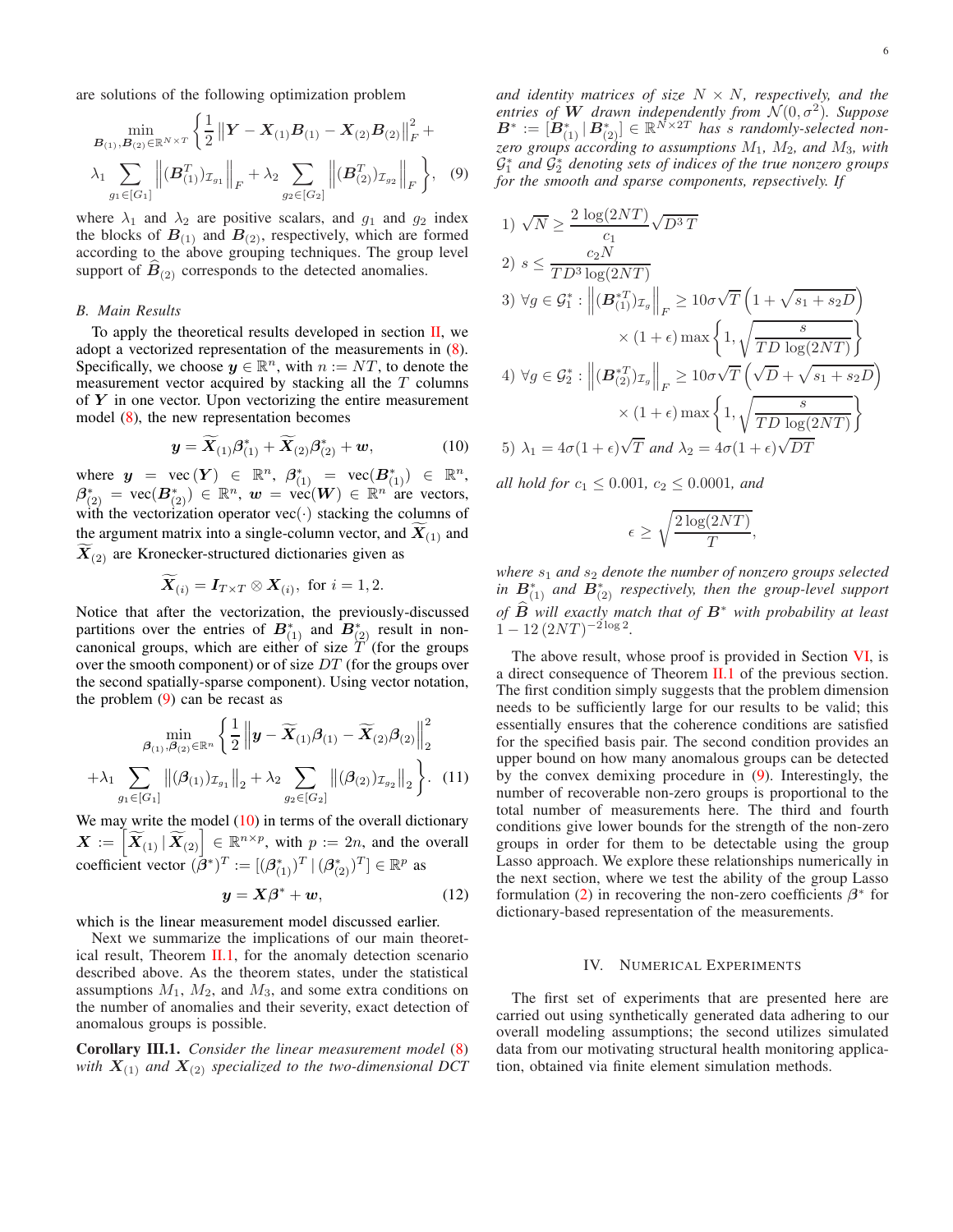# *A. Phase Transition Diagram*

We begin by examining the relationship between the groupsparsity level of the unknown coefficient vector and the strength of non-zero groups sufficient for recovery. The inspiration for this investigation comes from Conditions 3 and 4 of Corollary [III.1,](#page-5-3) which outline sufficient lower bounds on  $||(B_{(1)}^{*T})_{\mathcal{I}_g}||_2$  and  $||(B_{(2)}^{*T})_{\mathcal{I}_g}||_2$  for exact support recovery.

Operating under the measurement model assumptions intro-duced in Section [III,](#page-4-0) we generate measurements according to Equation [\(8\)](#page-4-1). More specifically, we generate  $T = 8$  frames of measurements, each of dimension  $100 \times 100$ , therefore  $N = 10^4$  in [\(8\)](#page-4-1). To generate each frame we choose  $X_{(1)}$  to be the  $N \times N$  2D-DCT matrix, and set  $X_{(2)}$  to be the  $N \times N$ identity matrix. Once  $X_{(1)}$  and  $X_{(2)}$  are selected, it remains to generate  $B_{(1)}^* \in \mathbb{R}^{N \times T}$ ,  $B_{(2)}^* \in \mathbb{R}^{N \times T}$  and  $W \in \mathbb{R}^{N \times T}$  in order to make the measurement vectors as according to  $(8)$ .

Inspired by the spatial contiguity assumption of anomalies, we assume each column of  $B^*_{(2)}$ , which corresponds to a vectorized  $100 \times 100$  image, is partitioned into groups of size  $D = d^2$ , where each group corresponds to a  $d \times d$  spatiallycontiguous block in the original image representation of the column. Here we report the results for  $d = 2$  ( $D = 4$ ). Also by the assumption of the temporal persistency of anomalies, we extend the grouping across all the frames resulting in the entries of  $B^*_{(2)}$  be partitioned into groups of size  $d^2 \times T$ . Doing so, the total number of blocks over the support of  $\mathbf{B}_{(2)}^*$  becomes  $G_2 = (N/d)^2$ . For the coefficient matrix  $\mathbf{B}_{(1)}^*$ corresponding to the spatially-smooth component, we assume no spatial grouping structure over its columns; therefore each of its  $G_1 = N = 10^4$  rows comprise a group. Next, in order to give values to  $B^* = [B^*_{(1)} \ B^*_{(2)}]$  we first choose  $s = s_1 + s_2$ out of the entire  $G = G_1 + G_2$  blocks uniformly at random (for s ranging from 1 to 800), set the selected entries to i.i.d. standard Gaussian values, and normalize each group to have magnitude  $\alpha$ . Finally, the noise matrix W is set to have i.i.d. entries generated according to  $\mathcal{N}(0, 1)$ . Thus,  $\alpha$  can be thought as the parameter which defines the signal to noise ratio, and is varied from 0 to 80.

For each choice of the  $(s, \alpha)$  pair, we generate 100 different realizations and test the performance of the proposed algorithm in recovering the coefficients. The numerical algorithm that we have adopted for solving the corresponding optimization problem [\(9\)](#page-5-1) is based on alternating minimization with respect to two coefficient matrices  $B_{(1)}$  and  $B_{(2)}$ . A pseudocode sketch of the algorithm is detailed in our earlier work [\[45\]](#page-16-14). We note that the objective in [\(9\)](#page-5-1) is jointly-convex in  $B_{(1)}$ and  $B_{(2)}$ . Applying the analysis presented in [\[59\]](#page-16-26) it can be shown that the alternating minimization algorithm converges linearly to the global minima  $(B_{(1)}, B_{(2)})$ . We also provide a fully-documented MATLAB software package called *Damage Pursuit* to supplement this work; it is available for download at <http://damagepursuit.umn.edu>.

Since by the specific grouping defined over the entries of  $B_{(1)}^*$  and  $B_{(2)}^*$  only two distinct group sizes exist (see Eq. [\(11\)](#page-5-4)), the regularization parameters  $\lambda_g$  for  $g \in [G]$  are set to either  $\lambda_1 = \frac{5}{\alpha}$  $\sqrt{T}$  for all the groups defined over the support

of  $\bm{B}_{(1)}^*$  or to  $\lambda_2 = \frac{5}{\alpha}$  $\sqrt{T d^2}$  for all the groups over the support of  $B^*_{(2)}$ . The probability of success is then simply defined as the ratio of the number of realizations for which the successful recovery of the group-level support of both  $\boldsymbol{B}^*_{(1)}$ and  $B_{(2)}^*$  occurs to the total number of trails. To avoid errors due to numerical inaccuracies, we declare the groups of the recovered coefficient matrices as being non-zero if their norms exceed a precision constant  $\epsilon_p = 10^{-6}$  times the norms of their corresponding groups in the ground-truth coefficient matrices.

Fig. [1](#page-7-2) (a) shows the phase transition diagram for the described set up. As the number of active non-zero groups increases, one needs to increase the strength of the active groups to enable successful group-level support recovery, as expected. The shape of the curve shows agreement with our theoretical predictions. Indeed, examining conditions 3 and 4 in Corollary [III.1,](#page-5-3) we see that for small  $s = s_1 + s_2$ , the SNR above which the group Lasso succeeds is on the order of  $\sqrt{s_1 + s_2 D}$ , while for larger values of s, the sufficient SNR condition is on the order of  $\sqrt{s_1 + s_2 D} \cdot \sqrt{s}$  (ignoring leading constants and other factors not depending on  $s_1$  and  $s_2$ ). Now, because D is small ( $D = 4$  here), we have that the small-s regime should exhibit a sufficient SNR trend that functionally grows like  $\sqrt{s}$ , and the trend should be nearly linear in s. This agrees, empirically, with the observed phase transition. Fig [1](#page-7-2) (b) depicts a similar phenomenon from the same experimental data. Here, for every group-sparsity value, we find the signal strength value that corresponds to the success probability nearest to 0.5, and plot the strength value versus the groupsparsity level on a log-log scale. The linear trend in this plot also suggests a polynomial relationship between the two quantities.

# *B. Finite Element Simulations*

We also use synthetic wavefield measurements generated by finite element simulations to study the relationship between the number of defects, their severity, and the ability of the proposed group Lasso estimator in successful defect recovery. For this, we model an aluminum plate with dimensions 100 cm  $\times$  50 cm and thickness 5 mm, which is probed by a flexural wavefield induced by an actuator located in the middle of the left edge of the domain. Localized anomalies are introduced by reducing the Young's modulus constant of the material of a 1.5 cm  $\times$  1.5 cm region to simulate a soft inclusion. The actuator is set to generate  $N_c = 5$  bursts of a narrow-band sine wave at the frequency  $f_c = 10^5$ . We then record 100 (two milliseconds apart) snapshots of the nodal displacements, over a grid with  $160 \times 80$  nodes, and store them as columns of a measurements matrix  $Y$ . Given the grid size and the number of frames, the measurement matrix Y has dimension  $N \times 100$ , where  $N = 160 \times 80 = 12800$ .

Similar to the previous sub-section, we aim to generate a phase transition diagram for the successful recovery rate of our procedure, with the horizontal and vertical axes indicating the number of defects and their severity level, respectively. This time, we vary the number of anomalies between 1 and 30, and place them at randomly selected locations over the surface of the simulated structure. To change defects' severity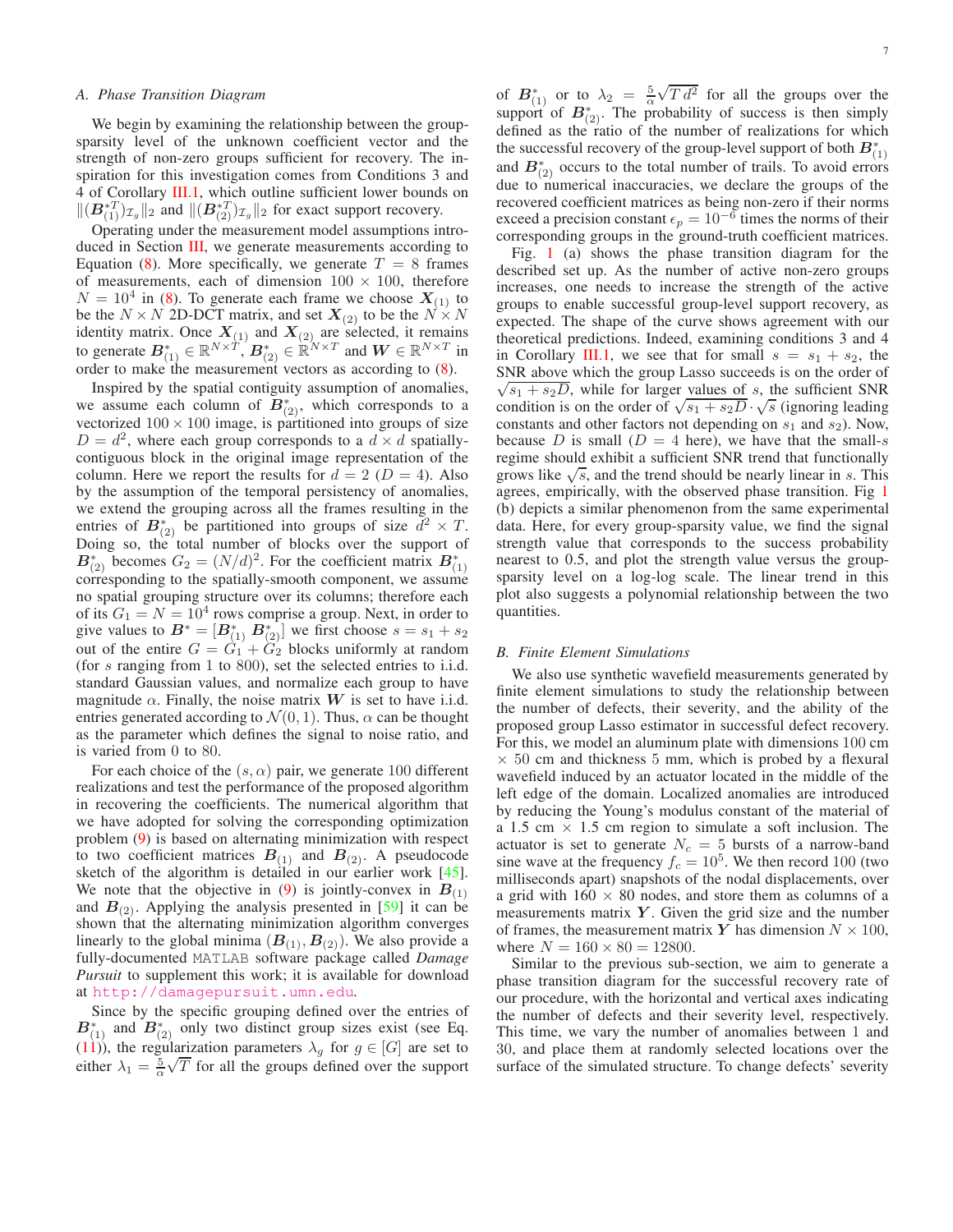

<span id="page-7-2"></span>Fig. 1. Panel (a) from left to right shows the phase transition diagram for the experiment with synthetically generated Gaussian data (white: success; black: failure). The vertical axis denotes the value of signal to noise ratio varied through the scalar  $\alpha$ . Panel (b) shows the transition boundary for the success probability of 0.5, on a log-log scale. (See text for discussion.) Panel (c) shows the resulting phase transition diagram from finite element experiments. The vertical axis denotes the ratio of the Young's modulus constant of defects to the bulk of the medium. The smaller this ratio is, the more severe the anomalies.

at those locations, we modulate the Young's modulus constant of the bulk structure by a scalar parameter  $\eta \in (0, 1)$  to obtain the Young's modulus constant of the defected regions. On the vertical axis of the phase transition diagram the defect severity is changed by raising  $\eta$  to different integer powers i, where i takes values between 1 and 30. As the integer power i increases the defect severity increases as well, since the Young's modulus constant of defected regions become a smaller fraction of that corresponding to the healthy regions of the structure, which in turn makes defects more pronounced.

In the current experiment we set  $\eta = 0.9$ . We solve the problem in [\(9\)](#page-5-1) for five consecutive frames, i.e.  $T = 5$ , and adopt a partitioning of the defect component coefficient vectors into spatial groups of size four pixels. The regularization parameters were experimentally tuned to  $\lambda_1 = 0.005$  and  $\lambda_2 = 0.12$  for the groups over the smooth and sparse components, respectively. We repeat the experiment 50 times for every specialization of the number of defects and their severity level. Fig [1](#page-7-2) (c) shows the phase transition diagram for this experiment. Interestingly, the overall trend of the phase transition diagram resembles the diagram of the former sub-section. In fact, by increasing the mismatch between the Young's modulus constant of defects and the rest of the medium, local displacements at the place of anomalies increase. The displacements are effectively captured by the sparse coefficient matrix of our decomposition model and therefore contribute to stronger coefficient values in this matrix.

Finally, we would like to note modifying the Young's modulus is but one principled approach to adjust the strength of an anomaly in a physical setting. Properly speaking, by adjusting this parameter, we are varying the contrast in elastic properties (acoustic mismatch). By extension, we can also model partial holes via this approach (see  $[44]$ ), but omit those evaluations here due to space constraints.

# V. PROOF OF THEOREM [II.1](#page-3-0)

<span id="page-7-0"></span>In this section we present the proof of Theorem [II.1.](#page-3-0) For the purpose of clarity, the proof of the auxiliary lemmata that are required to show Theorem [II.1](#page-3-0) are relegated to the appendix.

#### *A. Overview of Approach*

Our analysis utilizes a basic result for characterizing the optimal solutions of the group Lasso problem [\(2\)](#page-0-1). We state the result here as a lemma; its proof follows what are now fairly standard methods in convex analysis so we omit it here<sup>[1](#page-7-3)</sup>.

<span id="page-7-1"></span>**Lemma V.1.** *A vector*  $\hat{B}$  *solves problem* [\(2\)](#page-0-1) *if and only if* 

<span id="page-7-4"></span>
$$
\boldsymbol{X}_{\mathcal{I}_g}^T \boldsymbol{X} (\check{\boldsymbol{\beta}} - \boldsymbol{\beta}^*) - \boldsymbol{X}_{\mathcal{I}_g}^T \boldsymbol{w} + \lambda_g \check{z}_{\mathcal{I}_g} = \boldsymbol{0}, \ \ \forall \ g \in [G] \quad (13)
$$

*holds for some vector*  $\check{z} \in \mathbb{R}^p$ , whose elements satisfy

<span id="page-7-5"></span>
$$
\check{z}_{\mathcal{I}_g} = \check{\beta}_{\mathcal{I}_g} / ||\check{\beta}_{\mathcal{I}_g}||_2, \quad \text{if } \check{\beta}_{\mathcal{I}_g} \neq \mathbf{0} ||\check{z}_{\mathcal{I}_g}||_2 \leq 1, \quad \text{otherwise}
$$
\n(14)

*If*  $\|\tilde{\mathbf{z}}_{\mathcal{I}_q}\|_2 < 1$  *for all*  $g \notin \mathcal{G}(\tilde{\beta})$  *then any optimal solution*  $\tilde{\beta}$ *to* [\(2\)](#page-0-1) *satisfies*  $\check{\beta}_{\mathcal{I}_g} = 0$  *for all*  $g \notin \mathcal{G}(\check{\beta})$ *; if, in addition, the matrix*  $X_{\mathcal{S}(\check{\beta})}^T X_{\mathcal{S}(\check{\beta})}$  *is invertible, then*  $\check{\beta}$  *is the unique solution to* [\(2\)](#page-0-1)*.*

Note that the optimality condition [\(13\)](#page-7-4) can be written in matrix form, as

$$
\mathbf{X}^T \mathbf{X} (\check{\boldsymbol{\beta}} - \boldsymbol{\beta}^*) - \mathbf{X}^T \mathbf{w} + \mathbf{\Lambda} \check{\boldsymbol{z}} = \mathbf{0}, \tag{15}
$$

where  $\Lambda$  is the  $p \times p$  diagonal matrix whose j-th diagonal entry  $\Lambda_{j,j} = \lambda_{g(j)}$ , where  $g(j) = \{g \in [G] : j \in \mathcal{I}_g\}$ . In other words, the diagonal elements of  $\Lambda$  are, for each index j, the regularization parameters associated with the group to which the corresponding element  $\beta_i$  of  $\beta$  belongs. We will find this formulation convenient in the analysis that follows.

The ultimate goal of this section is to find conditions under which the group-level support of  $\check{\beta}$  and  $\beta^*$  are identical, i.e.  $G(\check{\beta}) = G(\check{\beta}^*)$ . Our proof follows the so-called *Primal-Dual Witness* (PDW) technique utilized in [\[60\]](#page-16-27) for the analysis of the Lasso problem and also in [\[15\]](#page-15-11), [\[61\]](#page-16-28) in related group Lasso

<span id="page-7-3"></span><sup>&</sup>lt;sup>1</sup>A bit more specifically, we note that the proof of the lemma mirrors that of [\[60,](#page-16-27) Lemma 1], with appropriate changes arising from the group Lasso regularizer. We also note that an analogous result appears, for example, in [\[9\]](#page-15-6), [\[61\]](#page-16-28), among other works.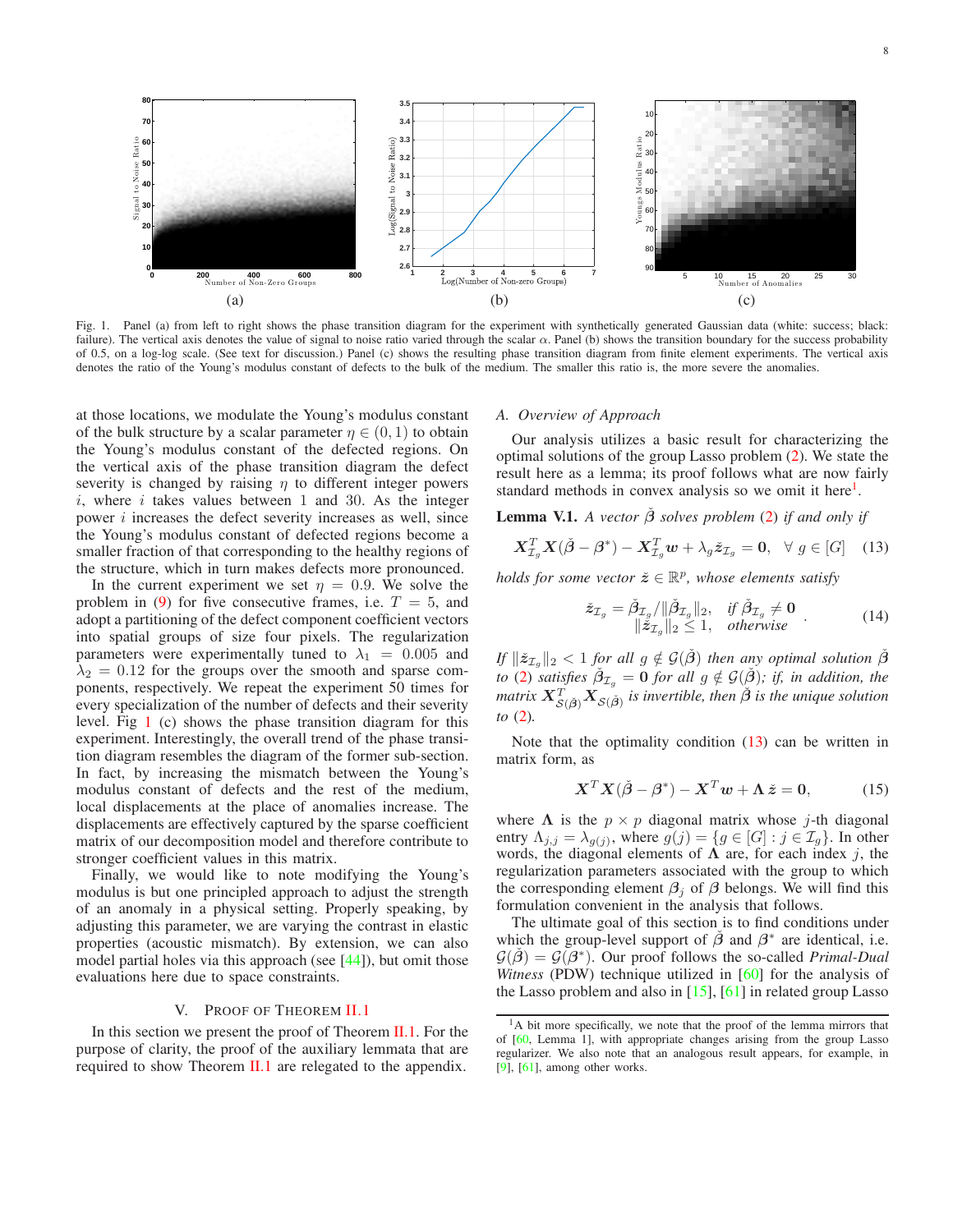problems. In our setting, a primal-dual certificate pair  $(\check{\beta}, \check{z})$ is constructed according to the following steps:

1) We identify the solution of a *restricted* group Lasso problem over the true "group-level" support  $\mathcal{S}_{\mathcal{G}}(\beta^*)$ . Specifically, we consider  $\check{\beta}_{\mathcal{S}_{\mathcal{G}}^*} \in \mathbb{R}^{d_{\mathcal{G}}^*}$  obtained via

<span id="page-8-0"></span>
$$
\check{\beta}_{\mathcal{S}_{\mathcal{G}}^*} = \arg \min_{\substack{\beta_{\mathcal{S}_{\mathcal{G}}^*} \in \mathbb{R}^{d_{\mathcal{G}}^*} \\ \beta \in \mathcal{G}^*}} \frac{1}{2} ||\mathbf{y} - \mathbf{X}_{\mathcal{S}_{\mathcal{G}}^*} \beta_{\mathcal{S}_{\mathcal{G}}^*} ||_2^2 + \sum_{g \in \mathcal{G}^*} \lambda_g ||\beta_{\mathcal{I}_g}||_2. \tag{16}
$$

Note that if  $X_{\mathcal{S}_{\mathcal{G}}^*}$  has full column-rank, there will be a unique vector  $\check{\beta}_{\mathcal{S}_{\mathcal{G}}^*}$  that solves [\(16\)](#page-8-0).

- 2) We choose  $\dot{z}_{\mathcal{S}_{\mathcal{G}}^*} \in \mathbb{R}^{d_{\mathcal{G}}^*}$  to be the optimal dual solution of the restricted group Lasso problem  $(16)$  such that the primal-dual pair  $(\tilde{\beta}_{\mathcal{S}_{\mathcal{G}}^*}, \tilde{z}_{\mathcal{S}_{\mathcal{G}}^*})$  satisfies the optimality conditions of the restricted problem.
- 3) We set the "off group-level support" primal variable  $\check{\beta}_{(\mathcal{S}_{\mathcal{G}}^*)^c}$  to be zero.
- 4) We solve for an "off group-level support" dual variable  $\check{z}_{(S_{\mathcal{G}}^*)^c} \in \mathbb{R}^{p-d_{\mathcal{G}}^*}$  which satisfies the optimality conditions for the full (unrestricted) group Lasso problem, as specified in  $(13)$  and  $(14)$ , and identify conditions under which this vector satisfies  $\|\zeta_{\mathcal{I}_{q}}\|_{2} < 1$  for all  $g \notin \mathcal{G}^*$ .

Overall, the PDW approach can be viewed, essentially, as a method for evaluating the feasibility of one particular candidate solution  $\beta$  to the original group Lasso problem [\(2\)](#page-0-1), constructed in a piece-wise manner. The first two steps identify conditions that the elements of the candidate solution must adhere to on the true "group-level" support. The strict dual feasibility condition ( $\|\tilde{z}_{\mathcal{I}_g}\|_2 < 1$  for all  $g \notin \mathcal{G}^*$ ) in Step 4 together with Step 3 ensure that no "spurious" nonzero groups are present in  $\beta$ . In other words, the success of the PDW approach outlined above ensures that the primal-dual pair  $(\beta, \check{z})$  satisfies the optimality conditions of the general group Lasso problem [\(2\)](#page-0-1) as given by Lemma [V.1](#page-7-1) and also meets the condition  $G(\check{\boldsymbol{\beta}})\subseteq \mathcal{G}^*.$ 

The last part of our analysis then relies on upper bounding the group-wise deviations between  $\beta_{\mathcal{S}_{\mathcal{G}}^*}^*$  and  $\beta_{\mathcal{S}_{\mathcal{G}}^*}$ , from which we can identify conditions that the nonzero groups of the true parameter vector  $\beta^*$  must satisfy in order to ensure that no true signal groups are missed by the recovery procedure. Specifically, suppose that the condition

<span id="page-8-1"></span>
$$
\|\beta^*_{\mathcal{I}_g} - \check{\beta}_{\mathcal{I}_g}\|_2 < \|\beta^*_{\mathcal{I}_g}\|_2 \quad \text{for all } g \in \mathcal{G}^* \tag{17}
$$

holds true. Then, it follows (essentially, by the triangle inequality) that  $\beta_{\mathcal{I}_g} \neq 0$ , so that overall we have  $\beta_{\mathcal{I}_g}^* \neq 0$  implies  $\tilde{\beta}_{\mathcal{I}_g} \neq 0$ . This is equivalent to  $\mathcal{G}^* \subseteq \mathcal{G}(\tilde{\beta})$ ; overall, the success of the PDW method *in addition to* a guarantee of the form [\(17\)](#page-8-1) will ensure that  $G(\check{\beta}) = \mathcal{G}^*$ .

#### *B. Well-Conditioning of the Sub-Dictionary*

As we alluded when explaining the steps of the PDW approach, if  $X_{\mathcal{S}_{\mathcal{G}}^*}$  has full column-rank, then the constructed  $\beta$  will be the *unique* optimal solution of [\(2\)](#page-0-1); see also Lemma 2 in [\[15\]](#page-15-11). Throughout our analysis, we condition on the event

that the singular values of the block sub-dictionary  $X_{\mathcal{S}_{\mathcal{G}}^*}$  lie within the interval  $\left[\sqrt{1/2}, \sqrt{3/2}\right]$ . In other words, we assume that the event

$$
E_1 := \left\{ \| \mathbf{X}_{\mathcal{S}_{\mathcal{G}}^*}^T \mathbf{X}_{\mathcal{S}_{\mathcal{G}}^*} - \mathbf{I}_{d_{\mathcal{G}}^* \times d_{\mathcal{G}}^*} \|_{2 \to 2} \le \frac{1}{2} \right\} \tag{18}
$$

holds true. This event implies that the sub-dictionary  $X_{\mathcal{S}_{\mathcal{G}}^*}$  is well-conditioned and full column-rank. Using the statistical modeling assumption  $M_1$ , we may obtain a probabilistic guarantee on the well-conditioning of  $X_{\mathcal{S}_{\mathcal{G}}^*}$ . This result, adapted from [\[20\]](#page-15-9), is stated below as a lemma.

<span id="page-8-5"></span>Lemma V.2 (Adapted from [\[20\]](#page-15-9), Theorem 1). *Suppose that the*  $n \times p$  dictionary  $X = [X_{\mathcal{I}_1} \ X_{\mathcal{I}_2} \cdots X_{\mathcal{I}_G}]$  satisfies  $\mu_I(X) \leq$  $c_0$  *and*  $\mu_B(\mathbf{X}) \leq c_1/\log p$ , with positive constants  $c_0$  *and*  $c_1$ *. Assume further that*  $G^*$  *is a subset of size*  $s := |G^*|$  *of the set*  $|G| = \{1, 2, \dots, G\}$ , drawn uniformly at random. Then, *provided*

<span id="page-8-2"></span>
$$
s \le \min\left\{\frac{c_2}{\mu_B^2(\mathbf{X})\log p}, \frac{c_3 G}{\|\mathbf{X}\|_{2\to 2}^2 \log p}\right\} \tag{19}
$$

*for some positive constants*  $c_2$  *and*  $c_3$  *that only depend on*  $c_0$ and  $c_1$ , we have that the singular values of the sub-dictionary  $X_{\mathcal{S}_{\mathcal{G}}^*}$  lie within the interval  $\left[\sqrt{1/2}, \sqrt{3/2}\right]$ *, with probability at*  $least\ 1-2p^{-4\log 2}$ .

The above lemma is essentially identical to Theorem 1 of [\[20\]](#page-15-9), with the difference that in [\(19\)](#page-8-2) we have replaced the so-called *quadratic-mean block coherence*  $\overline{\mu}_B(X)$  in [\[20\]](#page-15-9) by  $\mu_B(X)$ . This change yields a slightly more restrictive condition, since  $\mu_B(X) \geq \overline{\mu}_B(X)$ , but is sufficient for our specific demixing problem. As a consequence of this lemma, it directly follows that under the conditions above,  $||(X_{\mathcal{S}_{\mathcal{G}}^*}^T X_{\mathcal{S}_{\mathcal{G}}^*})^{-1}||_{2\to 2} \leq 2$ , with high probability. Finally, we note that  $c_2$  and  $c_3$  are selected here such that  $(48c_1 +$  $6\sqrt{2(c_2+c_3)}+2c_3+3c_0 \leq 1/4$  $6\sqrt{2(c_2+c_3)}+2c_3+3c_0 \leq 1/4$  $6\sqrt{2(c_2+c_3)}+2c_3+3c_0 \leq 1/4$  holds true<sup>2</sup>. This limits the allowable ranges of  $c_0$  and  $c_1$ , as well.

#### *C. Irrepresentablity of the Sub-Dictionary*

In addition to the well-conditioning event  $E_1$ , the PDW technique requires us to condition on the event that

$$
E_2 := \left\{ \| \mathbf{X}_{\mathcal{S}_{\mathcal{G}}^*}^T \mathbf{X}_{(\mathcal{S}_{\mathcal{G}}^*)^c} \|_{B,1} \leq \gamma \right\},\
$$

for the specific choice of

<span id="page-8-4"></span>
$$
\gamma = \frac{\lambda_{\min}}{\lambda_{\max}} \cdot \frac{c_4}{\sqrt{d_{\max} \cdot \log p}},\tag{20}
$$

where  $c_4$  is a positive constant (independent of problem parameters) that satisfies

<span id="page-8-6"></span>
$$
c_4 \le \frac{1}{8\sqrt{2(1+4\log 2)}},\tag{21}
$$

as required later in the proof. When this event holds, we are ensured that blocks over the true group-level support  $\mathcal{G}^*$  are

<span id="page-8-3"></span><sup>&</sup>lt;sup>2</sup>This can be shown by using Eq. (5) in  $[20]$  and the discussion following that for bounding the expression appearing inside parentheses there.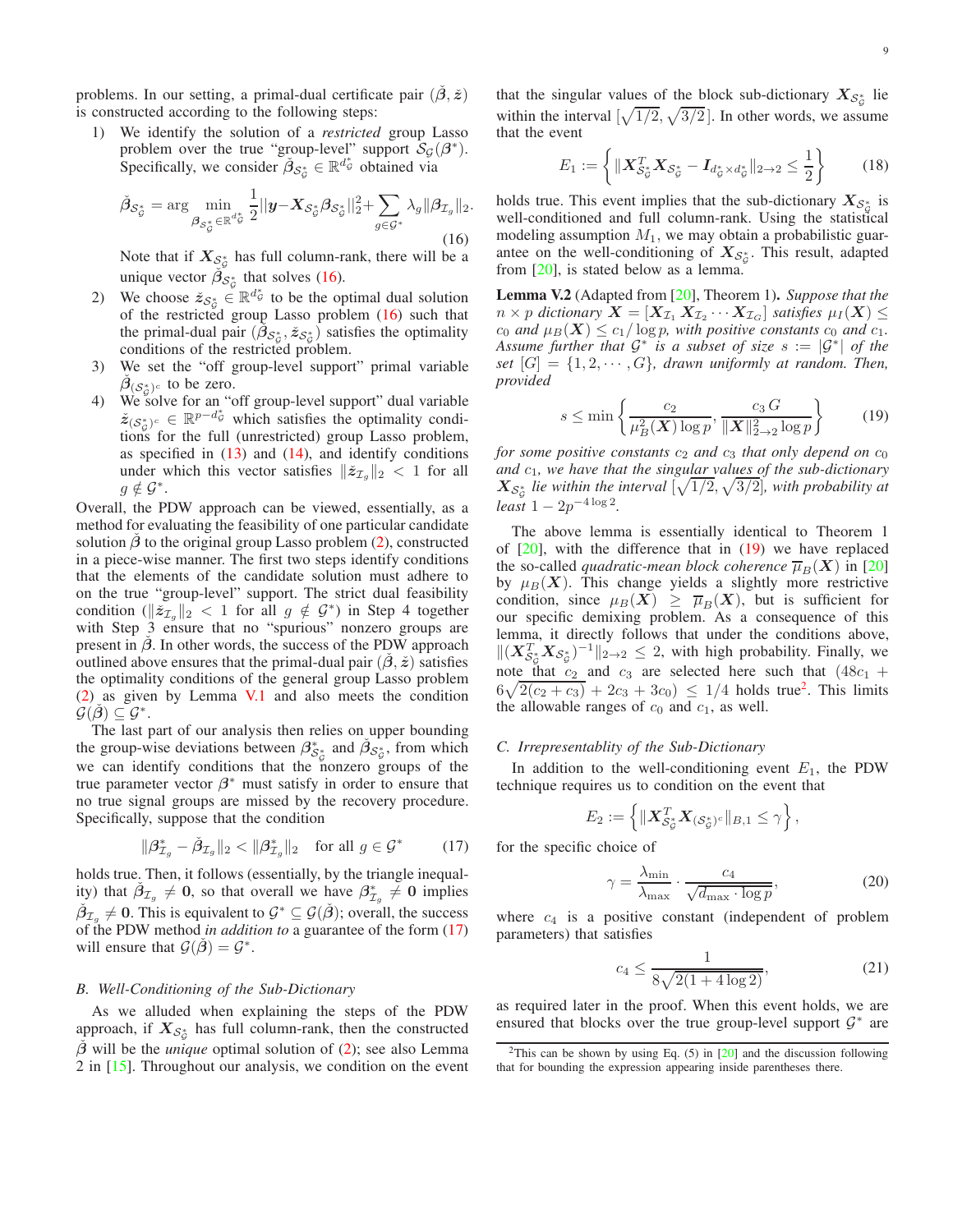distinct enough from (or irrepresentable with) the remaining blocks. The following lemma, which is proved in the appendix, provides guarantees for this event.

<span id="page-9-8"></span>**Lemma V.3.** Suppose the  $n \times p$  dictionary X is column-wise *partitioned into G blocks as*  $X = [X_{\mathcal{I}_1} X_{\mathcal{I}_2} \cdots X_{\mathcal{I}_G}]$ . Assume *further that*  $\mathcal{G}^*$  *is a subset of the set*  $[G]$  *of size*  $s = |\mathcal{G}^*|$ *, drawn uniformly at random. Then, as long as*

$$
\mu_B(\boldsymbol{X}) \le \frac{\gamma}{c_4} \cdot \min\left\{ \frac{c_5}{\sqrt{\log p}}, \frac{c_6}{\sqrt{s}} \right\},\tag{22}
$$

*where*  $\gamma$  *is specified by* [\(20\)](#page-8-4) *and*  $c_5$  *and*  $c_6$  *are small enough* where  $\frac{1}{l}$  is specified by  $(20)$  and  $c_5$  and  $c_6$  are small enough universal constants which satisfy  $4\sqrt{2}$   $c_5 + c_6 \le c_4/2$ , we have

$$
\Pr(E_2) \ge 1 - 2p^{-4\log 2}.\tag{23}
$$

## <span id="page-9-0"></span>*D. Strict Dual Feasibility Condition*

By Lemma [V.1,](#page-7-1)  $(\check{\beta}, \check{z})$ , with  $\check{\beta}_{(S_{\check{\mathcal{G}}}^*)^c} = 0$ , will be an optimal solution of the general group Lasso problem [\(2\)](#page-0-1) if and only if

$$
\mathbf{X}_{\mathcal{S}_{\mathcal{G}}^{+}}^{T} \mathbf{X}_{\mathcal{S}_{\mathcal{G}}^{*}} (\check{\beta}_{\mathcal{S}_{\mathcal{G}}^{*}} - \beta_{\mathcal{S}_{\mathcal{G}}^{*}}^{*}) - \mathbf{X}_{\mathcal{S}_{\mathcal{G}}^{*}}^{T} \mathbf{w} + \mathbf{\Lambda}_{\mathcal{S}_{\mathcal{G}}^{*}} \check{z}_{\mathcal{S}_{\mathcal{G}}^{*}} = \mathbf{0}, \tag{24}
$$

$$
\boldsymbol{X}_{(\mathcal{S}_{\mathcal{G}}^*)^c}^T \boldsymbol{X}_{\mathcal{S}_{\mathcal{G}}^*} (\check{\beta}_{\mathcal{S}_{\mathcal{G}}^*} - \beta_{\mathcal{S}_{\mathcal{G}}^*}^*) - \boldsymbol{X}_{(\mathcal{S}_{\mathcal{G}}^*)^c}^T \boldsymbol{w} + \boldsymbol{\Lambda}_{(\mathcal{S}_{\mathcal{G}}^*)^c} \check{z}_{(\mathcal{S}_{\mathcal{G}}^*)^c} = \boldsymbol{0},
$$
\n(25)

where  $\Lambda_{\mathcal{S}_{\mathcal{G}}}$  and  $\Lambda_{(\mathcal{S}_{\mathcal{G}}^*)^c}$  denote the sub-matrices of  $\Lambda$  obtained by sampling rows and columns at the locations in  $S_g^*$  and  $(S_{\mathcal{G}}^*)^c$ , respectively, and  $\check{z}$  satisfies the subgradient condition [\(14\)](#page-7-5). Since  $X_{\mathcal{S}_{\mathcal{G}}^*}^T X_{\mathcal{S}_{\mathcal{G}}^*}^T$  is invertible by the assumption that the event  $E_1$  holds, we have that

<span id="page-9-2"></span>
$$
\beta_{\mathcal{S}_{\mathcal{G}}^*}^* - \check{\beta}_{\mathcal{S}_{\mathcal{G}}^*} = (X_{\mathcal{S}_{\mathcal{G}}^*}^T X_{\mathcal{S}_{\mathcal{G}}^*})^{-1} (\Lambda_{\mathcal{S}_{\mathcal{G}}^*} \check{z}_{\mathcal{S}_{\mathcal{G}}^*} - X_{\mathcal{S}_{\mathcal{G}}^*}^T w). \tag{26}
$$

Then, by step 4 of the PDW construction method, we take  $\check{z}_{(S^*_g)^c}$  to be a vector that satisfies [\(25\)](#page-9-1). This gives that

$$
\check{\boldsymbol{z}}_{(\mathcal{S}_{\mathcal{G}}^*)^c} = \boldsymbol{\Lambda}_{(\mathcal{S}_{\mathcal{G}}^*)^c}^{-1} \boldsymbol{X}_{(\mathcal{S}_{\mathcal{G}}^*)^c}^T \boldsymbol{X}_{\mathcal{S}_{\mathcal{G}}^*} (\boldsymbol{\beta}_{\mathcal{S}_{\mathcal{G}}^*}^* - \check{\boldsymbol{\beta}}_{\mathcal{S}_{\mathcal{G}}^*}) + \boldsymbol{\Lambda}_{(\mathcal{S}_{\mathcal{G}}^*)^c}^{-1} \boldsymbol{X}_{(\mathcal{S}_{\mathcal{G}}^*)^c}^T \boldsymbol{w},
$$

and we now aim to establish the strict dual feasibility condition, that  $\|\tilde{z}_{\mathcal{I}_g}\|_2 < 1$  for all  $g \notin \mathcal{G}^*$ . To that end, we note that for any fixed group index  $g \notin \mathcal{G}^*$  we have

$$
\begin{aligned} \check{z}_{\mathcal{I}_{g}} &= \frac{1}{\lambda_{g}}\boldsymbol{X}^{T}_{\mathcal{I}_{g}}\left[\boldsymbol{X}_{\mathcal{S}_{\mathcal{G}}^{*}}(\beta^{*}_{\mathcal{S}_{\mathcal{G}}^{*}}-\check{\beta}_{\mathcal{S}_{\mathcal{G}}^{*}})+\boldsymbol{w}\right] \\ &= \frac{1}{\lambda_{g}}\boldsymbol{X}^{T}_{\mathcal{I}_{g}}\left[\boldsymbol{X}_{\mathcal{S}_{\mathcal{G}}^{*}}(\boldsymbol{X}^{T}_{\mathcal{S}_{\mathcal{G}}^{*}}\boldsymbol{X}_{\mathcal{S}_{\mathcal{G}}^{*}})^{-1}(\boldsymbol{\Lambda}_{\mathcal{S}_{\mathcal{G}}^{*}}\check{\boldsymbol{z}}_{\mathcal{S}_{\mathcal{G}}^{*}}-\boldsymbol{X}^{T}_{\mathcal{S}_{\mathcal{G}}^{*}}\boldsymbol{w})+\boldsymbol{w}\right] \\ &= \frac{1}{\lambda_{g}}\boldsymbol{X}^{T}_{\mathcal{I}_{g}}\left[\boldsymbol{X}_{\mathcal{S}_{\mathcal{G}}^{*}}(\boldsymbol{X}^{T}_{\mathcal{S}_{\mathcal{G}}^{*}}\boldsymbol{X}_{\mathcal{S}_{\mathcal{G}}^{*}})^{-1}\boldsymbol{\Lambda}_{\mathcal{S}_{\mathcal{G}}^{*}}\check{\boldsymbol{z}}_{\mathcal{S}_{\mathcal{G}}^{*}}+\Pi_{(\mathcal{S}_{\mathcal{G}}^{*})^{\perp}}(\boldsymbol{w})\right], \end{aligned}
$$

where the second equality follows from the incorporation of [\(26\)](#page-9-2), and the third one makes use of the definition  $\Pi_{(\mathcal{S}^*_{\mathcal{G}})^\perp}(w):=(I-X_{\mathcal{S}^*_{\mathcal{G}}}(X_{\mathcal{S}^*_{\mathcal{G}}}^T X_{\mathcal{S}^*_{\mathcal{G}}})^{-1} X_{\mathcal{S}^*_{\mathcal{G}}})^T w.$ 

Now, we exploit our statistical assumptions, i.e. that the "direction" vectors  $\beta^*_{\mathcal{I}_{g'}} / ||\beta^*_{\mathcal{I}_{g'}}||_2$  associated with every nonzero block of  $\beta^*$  indexed by  $g' \in \mathcal{G}^*$  are random, and statistically independent. To this aim, we express the vector  $\dot{z}_{\mathcal{S}_{\mathcal{G}}^*}$  (or more specifically, its individual blocks) in terms of the "direction" vectors associated with the corresponding nonzero blocks of

the true vector  $\beta_{\mathcal{S}_{\mathcal{G}}^*}^*$ . The following lemma states that every block of  $\dot{z}_{\mathcal{S}_{\mathcal{G}}^*}$  is representable as the sum of the corresponding true direction vector and a bounded perturbation.

<span id="page-9-5"></span>Lemma V.4. *Suppose that the group-level support* G ∗ *is fixed and that the event*  $E_1$  *occurs. Defining*  $h_{g'} := \tilde{\beta}_{\mathcal{I}_{g'}} - \beta_{\mathcal{I}_{g'}}^*$  for  $every g' \in \mathcal{G}^*,$  *it follows that* 

<span id="page-9-6"></span>
$$
\|\mathbf{h}_{g'}\|_2 \leq \|\mathbf{X}_{\mathcal{I}_{g'}}^T \mathbf{w}\|_2 + \lambda_{g'} + \|\mathbf{X}_{\mathcal{S}_{g}^*}^T \mathbf{w}\|_2 + \|\lambda_{\mathcal{G}^*}\|_2, \quad (27)
$$

where  $\lambda_{\mathcal{G}^*} \in \mathbb{R}^{d_{\mathcal{G}}^*}$  is a vector whose entries are the elements  $\{\lambda_{g'}\}_{g' \in \mathcal{G}^*}$ *. Moreover, the blocks of the dual vector over the true support set* G ∗ *can be expressed as*

<span id="page-9-3"></span>
$$
\check{z}_{\mathcal{I}_{g'}} = \frac{\beta^*_{\mathcal{I}_{g'}}}{\|\beta^*_{\mathcal{I}_{g'}}\|_2} + \boldsymbol{u}_{g'},\tag{28}
$$

*and if*  $||h_{g'}||_2 \le \frac{1}{2} ||\beta_{g'}^*||_2$  *for*  $g' \in G^*$ *, then*  $||u_{g'}||_2 \le$  $4\|\bm{h}_{g'}\|_2/\|\bm{\beta}^*_{\mathcal{I}_{g'}}\|_2.$ 

<span id="page-9-1"></span>According to this lemma, which is shown in the appendix, for each  $g' \in \mathcal{G}^*$  for which it holds that  $\|\check{\beta}_{\mathcal{I}_{g'}} - \check{\beta}_{\mathcal{I}_{g'}}^*\|_2 \leq$  $\frac{1}{2}||\beta_{g'}^*||_2$ , we can write  $\check{z}_{\mathcal{I}_{g'}} = \left(\beta_{\mathcal{I}_{g'}}^*/||\beta_{\mathcal{I}_{g'}}^*||_2\right)$  $+ u_{g'}$ , where the norm of  $u_{g'}$  can be controlled in terms of the norm of the difference  $\tilde{\beta}_{\mathcal{I}_{g'}} - \beta^*_{\mathcal{I}_{g'}}$ . We can also express the condition [\(28\)](#page-9-3) in the following compact form over the entire support  $S^*_{\mathcal{G}}$ 

$$
\check{\pmb{z}}_{\mathcal{S}^*_{\mathcal{G}}}=\overline{\boldsymbol{\beta}^*_{\mathcal{S}^*_{\mathcal{G}}}}+\boldsymbol{u}_{\mathcal{S}^*_{\mathcal{G}}},
$$

where  $\beta_{\mathcal{S}_{\mathcal{G}}^*}^*$  is obtained by concatenating the direction vectors  $\beta^*_{\mathcal{I}_{g'}}/\|\beta^*_{\mathcal{I}_{g'}}\|_2$  for all  $g' \in \mathcal{G}^*$  and similarly  $u_{\mathcal{S}^*_{\mathcal{G}}}$  is the result of stacking all  $\{u_{q'}\}_{q'\in\mathcal{G}^*}$ . With this, we have overall that for each  $g \notin \mathcal{G}^*$ , we can write

<span id="page-9-4"></span>
$$
\begin{array}{rcl}\n\left\|\tilde{\mathbf{z}}_{\mathcal{I}_{g}}\right\|_{2} & \leq & \frac{1}{\lambda_{g}}\left\|\mathbf{X}_{\mathcal{I}_{g}}^{T}\mathbf{X}_{\mathcal{S}_{g}^{*}}(\mathbf{X}_{\mathcal{S}_{g}^{*}}^{T}\mathbf{X}_{\mathcal{S}_{g}^{*}})^{-1}\mathbf{\Lambda}_{\mathcal{S}_{g}^{*}}\overline{\boldsymbol{\beta}_{\mathcal{S}_{g}^{*}}^{*}}\right\|_{2} \\
& & + & \frac{1}{\lambda_{g}}\left\|\mathbf{X}_{\mathcal{I}_{g}}^{T}\mathbf{X}_{\mathcal{S}_{g}^{*}}(\mathbf{X}_{\mathcal{S}_{g}^{*}}^{T}\mathbf{X}_{\mathcal{S}_{g}^{*}})^{-1}\mathbf{\Lambda}_{\mathcal{S}_{g}^{*}}\mathbf{u}_{\mathcal{S}_{g}^{*}}\right\|_{2} \\
& & + & \frac{1}{\lambda_{g}}\left\|\mathbf{X}_{\mathcal{I}_{g}}^{T}\Pi_{(\mathcal{S}_{g}^{*})^{\perp}}(\mathbf{w})\right\|_{2}.\n\end{array} \tag{29}
$$

Now, by establishing that the right-hand side is strictly less than 1 for each  $g \notin \mathcal{G}^*$ , we ensure no "spurious" groups will be identified by the group Lasso. This strategy is central to the proof of Theorem [II.1,](#page-3-0) which employs concentration arguments to control the terms in the above upper bound.

Before moving forward we note that, in the case where  $d_q = 1$  for all  $q \in [G]$ , i.e. for the standard Lasso, a stronger analysis is presented in [\[6\]](#page-15-3) that does not rely on defining the perturbation vectors  $u_{g'}$ . Interestingly, in that case the vectors  $\dot{z}_{\mathcal{I}_{g'}}$  and  $\beta^*_{\mathcal{I}_{g'}}/||\beta^*_{\mathcal{I}_{g'}}||_2$  become one-dimensional and reduce to the signs of  $\tilde{\beta}_{\mathcal{I}_{g'}}$  and  $\beta_{\mathcal{I}_{g'}}^*$ , respectively, that can be shown to be identical. Therefore it will readily follow that  $u_{q'} = 0$ .

## <span id="page-9-7"></span>*E. Bounding the Terms in* [\(29\)](#page-9-4)

Now, conditioned on the events  $E_1$  and  $E_2$ , to prove the strict dual feasibility condition we will show that for any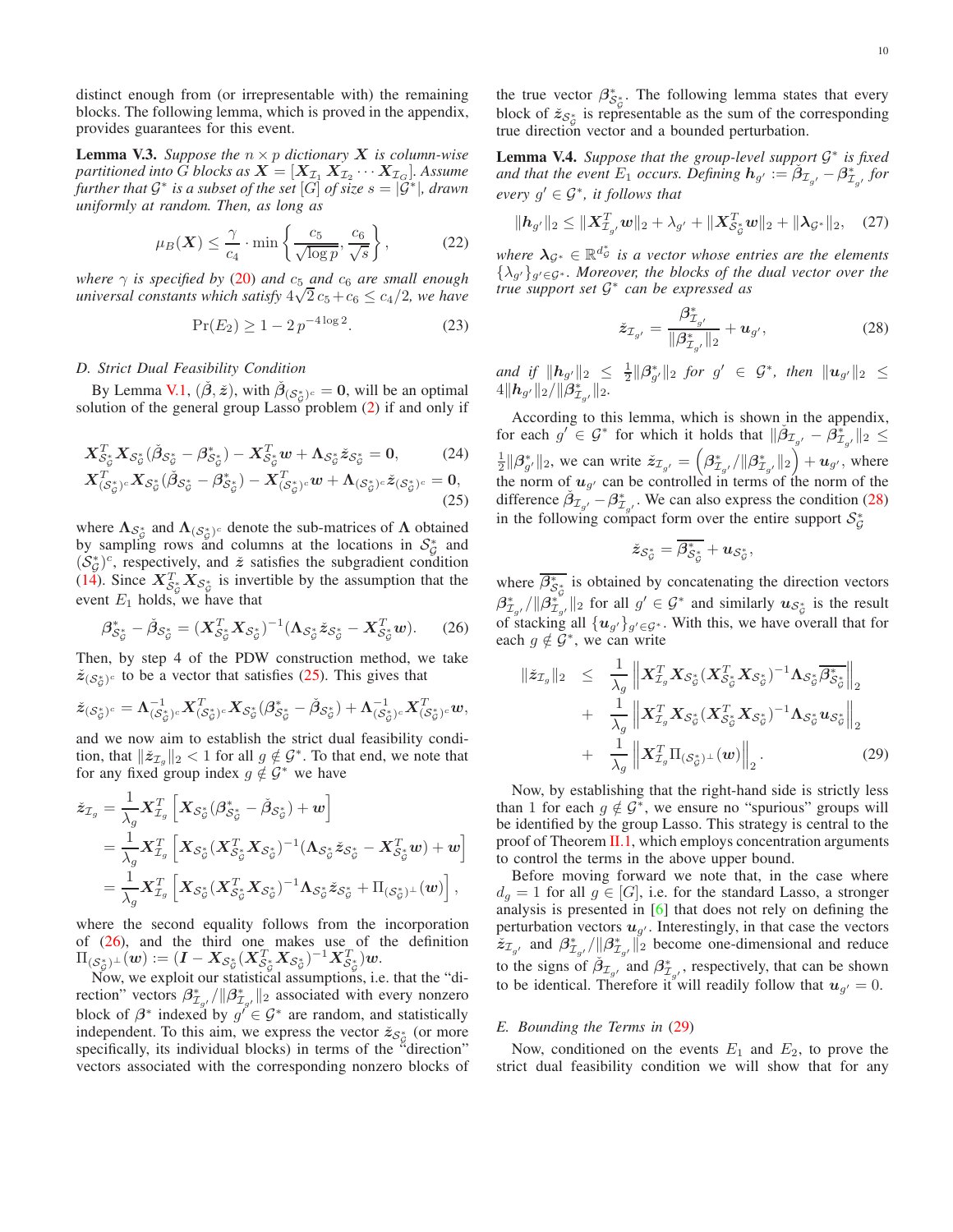$g \notin G^*$ , each of the terms appearing in the upper bound in  $(29)$  can be further bounded (e.g. by the constant  $1/4$ ) under the assumptions  $M_2$  and  $M_3$  of our statistical model. To better organize the proof, we also define the three following probabilistic events, which correspond to the terms of the upper bound in  $(29)$ :

$$
E_3 := \left\{ \left\| \mathbf{X}_{\mathcal{I}_g}^T \mathbf{X}_{\mathcal{S}_{\mathcal{G}}^*} (\mathbf{X}_{\mathcal{S}_{\mathcal{G}}^*}^T \mathbf{X}_{\mathcal{S}_{\mathcal{G}}^*})^{-1} \mathbf{\Lambda}_{\mathcal{S}_{\mathcal{G}}^*} \overline{\beta_{\mathcal{S}_{\mathcal{G}}^*}^*} \right\|_2 \le \frac{\lambda_g}{4}, \ \forall g \notin \mathcal{G}^* \right\}
$$
  
\n
$$
E_4 := \left\{ \left\| \mathbf{X}_{\mathcal{I}_g}^T \mathbf{X}_{\mathcal{S}_{\mathcal{G}}^*} (\mathbf{X}_{\mathcal{S}_{\mathcal{G}}^*}^T \mathbf{X}_{\mathcal{S}_{\mathcal{G}}^*})^{-1} \mathbf{\Lambda}_{\mathcal{S}_{\mathcal{G}}^*} \mathbf{u}_{\mathcal{S}_{\mathcal{G}}^*} \right\|_2 \le \frac{\lambda_g}{4}, \ \forall g \notin \mathcal{G}^* \right\}
$$
  
\n
$$
E_5 := \left\{ \left\| \mathbf{X}_{\mathcal{I}_g}^T \Pi_{(\mathcal{S}_{\mathcal{G}}^*)^\perp} (\mathbf{w}) \right\|_2 \le \frac{\lambda_g}{4}, \ \forall g \notin \mathcal{G}^* \right\}.
$$

Lemmata [V.5,](#page-10-0) [V.7,](#page-10-1) and [V.8](#page-11-1) below describe conditions under which these events each hold with high probability. With these, the probabilistic guarantee of the strict dual feasibility condition will naturally follow using a simple union bounding argument. The proofs of these lemmata are in the appendix.

*1) Event* E3*:* The following lemma provides a condition under which the event  $E_3$  holds with high probability.

<span id="page-10-0"></span>Lemma V.5. *Suppose the group-level support* G ∗ *is given* such that the events  $E_1$  and  $E_2$  hold for the sub-dictionary  $X_{\mathcal{S}_{\mathcal{G}}^*}$  of the dictionary  $X \in \mathbb{R}^{n \times p}$ . Then assuming  $\beta_{\mathcal{S}_{\mathcal{G}}^*}^*$  is G *a random vector generated according to the statistical model assumptions* M<sup>2</sup> *and* M<sup>3</sup> *described earlier we have that*

<span id="page-10-4"></span>
$$
\Pr\left(\bigcup_{g \notin \mathcal{G}^*} \left\| \boldsymbol{X}_{\mathcal{I}_g}^T \boldsymbol{X}_{\mathcal{S}_{\mathcal{G}}^*} (\boldsymbol{X}_{\mathcal{S}_{\mathcal{G}}^*}^T \boldsymbol{X}_{\mathcal{S}_{\mathcal{G}}^*})^{-1} \boldsymbol{\Lambda}_{\mathcal{S}_{\mathcal{G}}^*} \overline{\boldsymbol{\beta}_{\mathcal{S}_{\mathcal{G}}^*}^*} \right\|_2 > \frac{\lambda_g}{4} \right) (30) \leq 2p^{-4 \log 2}.
$$

*2) Event* E4*:* Next, we derive conditions under which the event  $E_4$  holds with high probability. In order to show this, we leverage Lemma [V.4](#page-9-5) to control the size of the  $\{u_{g'}\}_{g' \in \mathcal{G}^*}$ vectors and in turn the size of the  ${h_{g'}}_g{}_{g' \in \mathcal{G}^*}$  vectors. Since the upper bound in [\(27\)](#page-9-6) for  $h_{g'}$ ,  $g' \in \mathcal{G}^*$ , is in terms of the noise-related terms  $||\mathbf{X}_{\mathcal{S}_{\mathcal{G}}}^T \mathbf{w}||_2$  and  $||\mathbf{X}_{\mathcal{I}_{g'}}^T \mathbf{w}||_2$ , we will start by providing probabilistic bounds on these quantities.

<span id="page-10-5"></span>**Lemma V.6.** *Suppose the group-level support*  $\mathcal{G}^*$  *is fixed, and*  $w \sim \mathcal{N}(0, \sigma^2 I_{n \times n})$ . There exists a universal constant  $c_7 \in$  $(3, 7)$  *for which the following holds: for any*  $t \ge 1$  *and* 

$$
\epsilon \ge \sqrt{\frac{(1 + \mu_I(\boldsymbol{X})) \log (p^t | \mathcal{G}^*|)}{c_7 d_{\min}}},
$$

*we have that*

•  $\|X_{\mathcal{S}_{\mathcal{G}}^*}^T w\|_2 \le \sigma(1+\epsilon)\sqrt{d_{\mathcal{G}}^*}$ , and

$$
\bullet \quad \bigcap\nolimits_{g' \in \mathcal{G}^*} \left\{ \| \boldsymbol{X}^T_{\mathcal{I}_{g'}} \boldsymbol{w} \|_2 \leq \sigma (1+\epsilon) \sqrt{d_{g'}} \right\}
$$

*hold simultaneously with probability at least*  $1 - 2p^{-t}$  –  $2 \exp(-c_7 \epsilon^2 d_{\mathcal{G}}^*/2).$ 

The proof of this lemma utilizes the Hanson-Wright inequality (see, e.g., Theorem 2.1 of [\[62\]](#page-16-29)). Now, by using this lemma together with Lemma [V.4](#page-9-5) we obtain the following result on the norm of the difference vectors  $h_{g'} = \check{\beta}_{\mathcal{I}_{g'}} - \beta_{\mathcal{I}_{g'}}^*$  for  $g' \in \mathcal{G}^*$ .

<span id="page-10-2"></span>Corollary V.1. *Suppose the group-level support* G ∗ *is given such that the event*  $E_1$  *holds. Furthermore, assume that*  $w \sim$  $\mathcal{N}(0, \sigma^2 \mathbf{I}_{n \times n})$ *. There exists a universal finite constant*  $c_7 > 0$ *for which the following holds: for any*  $t \geq 1$  *and* 

$$
\epsilon \ge \sqrt{\frac{(1 + \mu_I(\boldsymbol{X})) \cdot \log (p^t | \mathcal{G}^*|)}{c_7 d_{\min}}},
$$

*we have that*

$$
\|\boldsymbol{h}_{g'}\|_2 \leq \sigma(1+\epsilon)\left(\sqrt{d_{\mathcal{G}}^*} + \sqrt{d_{g'}}\right) + \lambda_{g'} + \|\boldsymbol{\lambda}_{\mathcal{G}^*}\|_2 \quad (31)
$$

*holds simultaneously for every* g ′ ∈ G<sup>∗</sup> *with probability at*  $least \ 1 - 2 \ p^{-t} - 2 \exp(-c_7 \epsilon^2 d^*_{\mathcal{G}}/2).$ 

Leveraging the above Corollary, we are able to bound the norm of the second term of the upper bound in [\(29\)](#page-9-4).

<span id="page-10-1"></span>Lemma V.7. *Suppose the group-level support* G ∗ *is given such that both events*  $E_1$  *and*  $E_2$  *hold for the sub-dictionary*  $X_{\mathcal{S}_{\mathcal{G}}^*}$ *of* **X***. Furthermore, assume*  $w \sim \mathcal{N}(0, \sigma^2 I_{n \times n})$  *and that*  $\|\beta^*_{\mathcal{I}_{g'}}\|_2 \geq t_2 \|h_{g'}\|_2$  holds for all  $g' \in \mathcal{G}^*$ , for some value *of*  $t_2$  *satisfying* 

$$
t_2 \ge \max\left\{2, c_8 \sqrt{\frac{|\mathcal{G}^*|}{d_{\max} \log p}}\right\},\tag{32}
$$

*where*  $c_8$  *is a universal constant which satisfies*  $c_8 \geq$  $4/\sqrt{2(1+4\log 2)}$ . Then, we have that for all  $g \notin \mathcal{G}^*$ 

$$
\frac{1}{\lambda_g} \left\| \mathbf{X}_{\mathcal{I}_g}^T \mathbf{X}_{\mathcal{S}_{\mathcal{G}}^*} (\mathbf{X}_{\mathcal{S}_{\mathcal{G}}^*}^T \mathbf{X}_{\mathcal{S}_{\mathcal{G}}^*})^{-1} \mathbf{\Lambda}_{\mathcal{S}_{\mathcal{G}}^*} \mathbf{u}_{\mathcal{S}_{\mathcal{G}}^*} \right\|_2 \leq \frac{1}{4}.
$$
 (33)

Putting the result of Corollary [V.1](#page-10-2) together with the above lemma and also setting  $c_8 = 2 > 4/\sqrt{2(1+4\log 2)}$ , we immediately obtain the following.

<span id="page-10-3"></span>Corollary V.2. *Suppose the group-level support* G ∗ *is given such that both events*  $E_1$  *and*  $E_2$  *hold for the sub-dictionary*  $X_{\mathcal{S}_{\mathcal{G}}^*}$  of  $X$ *. Furthermore, assume*  $w \sim \mathcal{N}(0, \sigma^2 I_{n \times n})$ *,*  $\epsilon$  *is set* as in Theorem [II.1,](#page-3-0) and for all  $g' \in \mathcal{G}^*$ 

$$
\begin{aligned} \|\beta^*_{\mathcal{I}_{g'}}\|_2 &\geq \max\left\{2, 2\sqrt{\frac{|\mathcal{G}^*|}{d_{\max}\cdot\log p}}\right\}\times \\ &\qquad \left\{\sigma(1+\epsilon)\left(\sqrt{d^*_\mathcal{G}}+\sqrt{d_{g'}}\right)+\lambda_{g'}+\|\lambda_{\mathcal{G}^*}\|_2\right\}, \end{aligned}
$$

*Then*

$$
\left\|X_{\mathcal{I}_g}^T X_{\mathcal{S}_{\mathcal{G}}^*}(X_{\mathcal{S}_{\mathcal{G}}^*}^T X_{\mathcal{S}_{\mathcal{G}}^*})^{-1} \Lambda_{\mathcal{S}_{\mathcal{G}}^*} u_{\mathcal{S}_{\mathcal{G}}^*}\right\|_2 \le \frac{\lambda_g}{4},\qquad(34)
$$

*holds with probability at least*  $1 - 2p^{-t} - 2\exp(-c_7\epsilon^2 d_g^*(2))$ .

*3) Event* E<sub>5</sub>: Finally we show that, with high probability, the noise-dependent term of the upper bound in [\(29\)](#page-9-4), i.e.  $\frac{1}{\lambda_g}||\mathbf{X}_{\mathcal{I}_g}^T\Pi_{(\mathcal{S}_{\mathcal{G}}^*)^{\perp}}(\boldsymbol{w})||_2$ , is smaller than  $1/4$  simultaneously for all  $g \notin \mathcal{G}^*$ . See the appendix for the proof.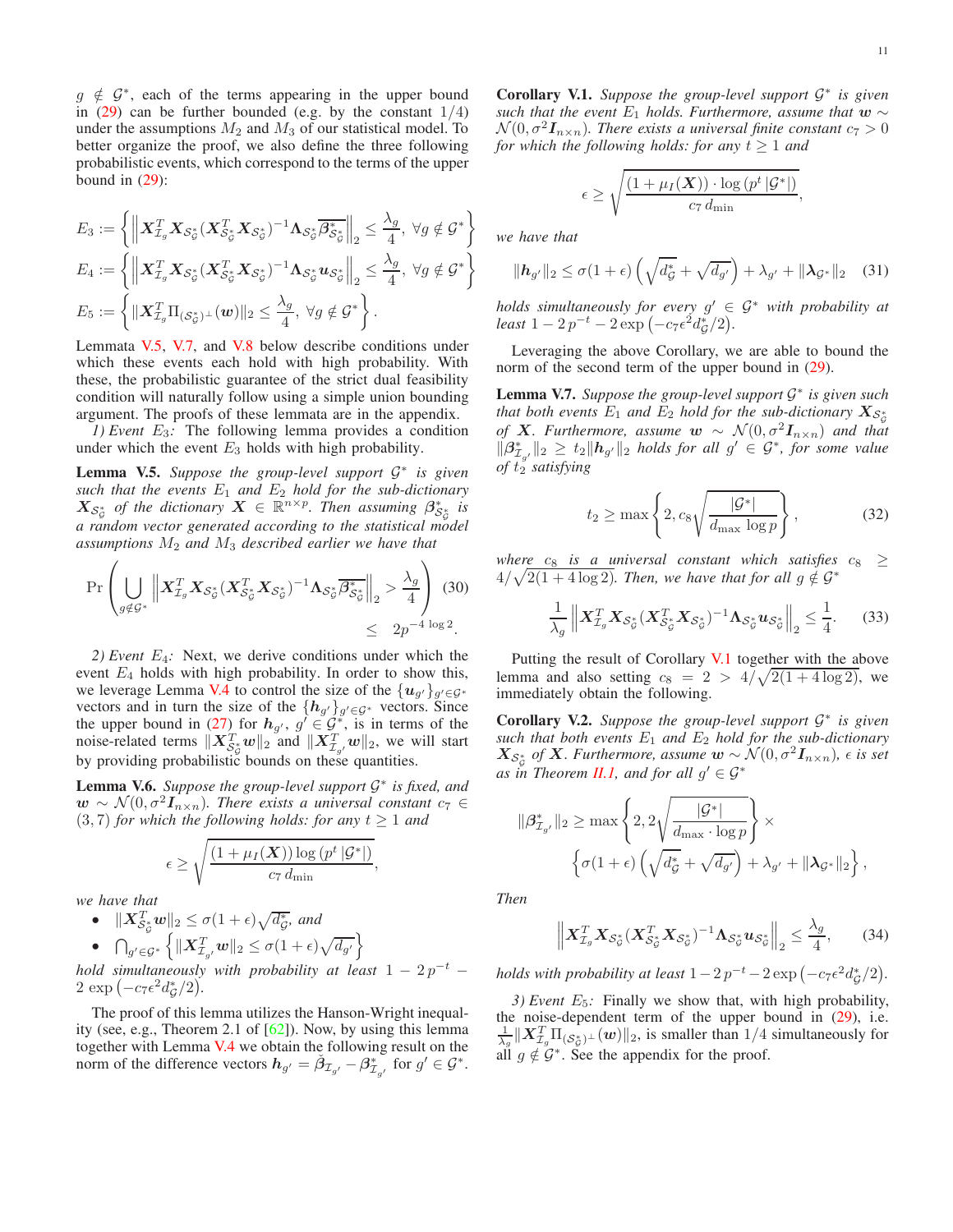<span id="page-11-1"></span>**Lemma V.8.** *Let*  $X$  *be as above with*  $S^*_{\mathcal{G}}$  *fixed, and let*  $w \sim$  $\mathcal{N}(0, \sigma^2 \mathbf{I}_{n \times n})$ . There exists a universal finite constant  $c_7 > 0$ *for which the following holds: for any*  $t \geq 1$  *and* 

$$
\epsilon \ge \sqrt{\frac{(1 + \mu_I(\boldsymbol{X})) \cdot \log (p^t (G - |\mathcal{G}^*|))}{c_7 d_{\min}}}
$$

$$
if \lambda_g \ge 4\sigma (1+\epsilon)\sqrt{d_g}, \text{ for all } g \notin \mathcal{G}^*, \text{ then}
$$

$$
\Pr\left(\bigcup_{g \notin \mathcal{G}^*} \left\{\frac{1}{\lambda_g} \|\boldsymbol{X}_{\mathcal{I}_g}^T \Pi_{(\mathcal{S}_g^*)^\perp}(\boldsymbol{w})\|_2 > \frac{1}{4}\right\}\right) \le 2p^{-t}. \quad (35)
$$

# *F. Completing the Proof of Theorem [II.1](#page-3-0)*

Now we can put all the proof ingredients together to complete the overall argument. Let  $E$  denote the event that the group-level support  $G^*$  is exactly recovered via solving the group Lasso problem [\(2\)](#page-0-1). As explained in Section [V-E,](#page-9-7) to ensure  $E$  happens our approach is to first find conditions that guarantee  $E_1$  and  $E_2$  hold true; then conditioned on those two events, we impose extra assumptions to ensure  $E_3$ ,  $E_4$ , and  $E_5$  occur as well. Using a union bound then implies the following upper bound $3$ 

$$
Pr(E^c) \leq Pr(E_1^c) + Pr(E_2^c) + Pr(E_3^c|E_1 \cap E_2) + Pr(E_4^c|E_1 \cap E_2) + Pr(E_5^c|E_1 \cap E_2).
$$

The rest of the proof briefly reviews conditions under which the probability terms on the right-hand side of the above inequality are appropriately bounded. First, by Lemma [V.2](#page-8-5) we know that if there exist positive constants  $c_0$  and  $c_1$  such that  $\mu_I(\boldsymbol{X}) \leq c_0$ ,  $\mu_B(\boldsymbol{X}) \leq c_1/\log p$ , and

<span id="page-11-4"></span>
$$
s \le \min\left\{\frac{c_2}{\mu_B^2(\mathbf{X})\log p}, \frac{c_3 G}{\|\mathbf{X}\|_{2\to 2}^2 \log p}\right\},\qquad(36)
$$

where  $c_2$  and  $c_3$  are such that

<span id="page-11-3"></span>
$$
(48c_1 + 6\sqrt{2(c_2 + c_3)} + 2c_3 + 3c_0) \le \frac{1}{4},
$$
 (37)

then  $Pr(E_1^c) \le 2p^{-4 \log 2}$ . Notice that the relationship in [\(37\)](#page-11-3) requires  $c_0$  and  $c_1$  to be such that  $48 c_1 + 3 c_0 \leq 1/4$ . Given this, a valid choice for  $c_2$  and  $c_3$  that satisfies [\(37\)](#page-11-3) is

$$
c_2 = c_3 \le \left[ \sqrt{9 + \frac{1}{2} \left( \frac{1}{4} - 3c_0 - 48c_1 \right)} - 3 \right]^2.
$$

Second, utilizing Lemma [V.3,](#page-9-8) with  $\lambda_g = 4\sigma(1+\epsilon)\sqrt{d_g}$ ,

$$
\gamma := \frac{\lambda_{\min}}{\lambda_{\max}} \cdot \frac{c_4}{\sqrt{d_{\max} \cdot \log p}}
$$

,

and  $c_4$  as in the inequality in [\(21\)](#page-8-6), it follows that as long as

<span id="page-11-5"></span>
$$
\mu_B(\boldsymbol{X}) \le \sqrt{\frac{d_{\min}}{d_{\max}^2}} \frac{c_5}{\log p} \text{ and } s \le \frac{d_{\min}}{d_{\max}^2} \frac{c_6^2}{\mu_B^2(\boldsymbol{X})} \log p, \tag{38}
$$

with constants  $c_5$  and  $c_6$  chosen such that  $4\sqrt{2}c_5 + c_6 \leq c_4/2$ , then  $Pr(E_2^c) \leq 2p^{-4 \log 2}$ . In particular,

$$
c_5 = 0.001, \ c_6 = 0.01
$$

are valid choices here. To express the upper bounds in [\(36\)](#page-11-4) and  $(38)$  on the maximum possible group-sparsity level s more compactly, notice that since  $d_{\min}/d_{\max}^2 \leq 1$ , we have that

$$
s \le \frac{d_{\min}}{d_{\max}^2} \cdot \frac{\min\{c_6^2, c_2\}}{\mu_B^2(\mathbf{X})\log p}
$$

together with  $s \leq c_3 G / (\Vert \boldsymbol{X} \Vert_{2\to 2}^2 \cdot \log p)$  guarantees the requirements on s are met. Similarly,  $\sqrt{d_{\min}/d_{\max}^2} \leq 1$ implies that imposing

$$
\mu_B(\boldsymbol{X}) \le \sqrt{\frac{d_{\min}}{d_{\max}^2}} \cdot \frac{c_5}{\log p},
$$

will ensure the block coherence parameter meets  $\mu_B(X) \leq$  $c_1/\log p$  for  $c_1 \leq 0.001$ .

Third, Lemma [V.5](#page-10-0) implies that  $Pr(E_3^c|E_1 \cap E_2) \le$ 2 $p^{-4 \log 2}$ . Fourth, Corollary [V.2,](#page-10-3) with  $\lambda_g = 4\sigma(1+\epsilon)\sqrt{d_g}$ and  $t = 4 \log 2$ , implies that as long as for

<span id="page-11-6"></span>
$$
\epsilon \ge \sqrt{\frac{\left(1 + \mu_I(\boldsymbol{X})\right) \log\left(G \cdot p^{4\log 2}\right)}{c_7 d_{\min}}} \tag{39}
$$

we have

$$
\begin{aligned} \|\beta^*_{\mathcal{I}_{g'}}\|_2 \geq & 10\,\sigma(1+\epsilon)\left(\sqrt{d^*_\mathcal{G}}+\sqrt{d_{g'}}\right)\times \\ & \quad \max\left\{1, \sqrt{\frac{s}{d_{\max}\cdot\log p}}\right\} \end{aligned}
$$

for every  $g' \in \mathcal{G}^*$ , then  $Pr(E_4^c | E_1 \cap E_2) \leq 2p^{-4 \log 2} +$  $2 \exp(-c_7 \epsilon^2 d_g^*/2)$ . Finally, by Lemma [V.8,](#page-11-1) we have that  $\Pr(E_5^c | E_1 \cap E_2) \leq 2p^{-4\log 2}$  whenever  $\lambda_g = 4\sigma(1+\epsilon)\sqrt{dg}$ for all  $g \notin \mathcal{G}^*$ . Hence, under the theorem conditions we have

$$
\Pr(E^c) \le 10p^{-4\log 2} + 2\exp\left(-c_7\epsilon^2 d_{\mathcal{G}}^*/2\right) \le 12p^{-2\log 2},
$$

where the last inequality follows from the lower bound on  $\epsilon$ , namely that  $\exp(-c_7 \epsilon^2 d_{\mathcal{G}}^*/2) \leq p^{-2 \log 2}$ . Finally, since  $c_7 >$ 3, the choice of  $\epsilon$  in the theorem statement satisfies [\(39\)](#page-11-6).

#### VI. PROOF OF COROLLARY [III.1](#page-5-3)

<span id="page-11-0"></span>This is a direct consequence of Theorem [II.1](#page-3-0) for the anomaly detection framework studied in Section [III.](#page-4-0) There we assumed  $\boldsymbol{X} = \left[ \widetilde{\boldsymbol{X}}_{(1)} | \widetilde{\boldsymbol{X}}_{(2)} \right]$ , where  $\widetilde{\boldsymbol{X}}_{(1)} = \boldsymbol{I}_{T \times T} \otimes \boldsymbol{X}_{(1)}$ and  $X_{(2)} = I_{T \times T} \otimes X_{(2)}$ , with  $X_{(1)}$  and  $X_{(2)}$  specialized to two-dimensional DCT and identity matrices of size  $N \times N$ , respectively. Since in this setup  $d_q$  is either T (for the temporal groups defined over the support of the smooth component) or DT (for the spatiotemporal groups defined over the support

<span id="page-11-2"></span> $3$ To show the inequality, notice that for two probabilistic events A and B, we can write  $A^c \cup B^c = A^c \cup (B^c \cap A)$ . Setting  $A = E_1 \cap E_2$  and  $B = E_3 \cap E_4 \cap E_5$  and using the fact that  $Pr(A^c \cup B^c) \leq Pr(A^c) + Pr(B^c \cap$  $A) \leq Pr(A^c) + Pr(B^c|A)$  concludes the proof.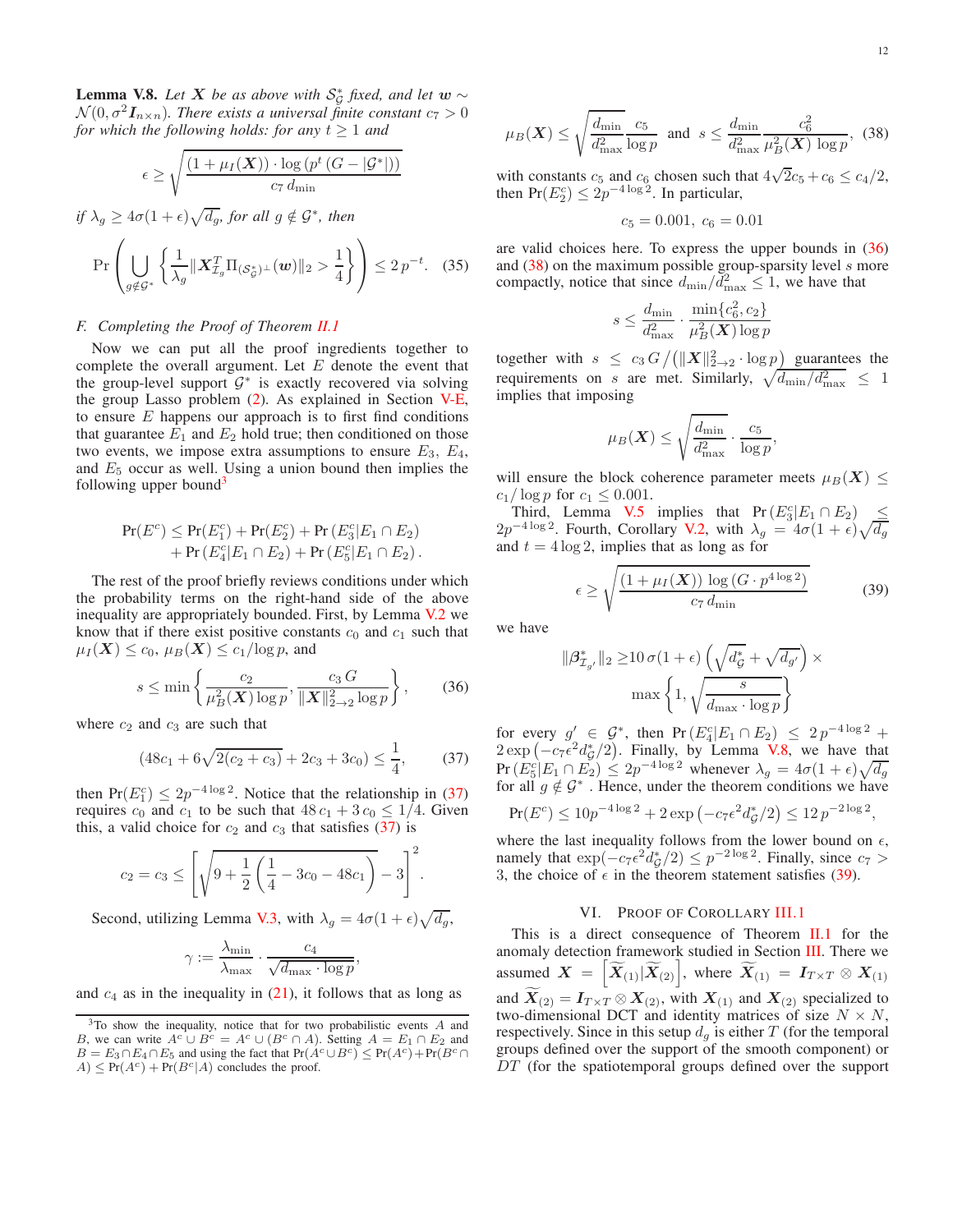of the anomaly component), we set  $\lambda_1 = 4\sigma(1+\epsilon)\sqrt{T}$  and  $\lambda_2 = 4\sigma(1+\epsilon)\sqrt{DT}$  as in the statement of Theorem [II.1.](#page-3-0) Moreover, under the assumptions on the dictionary, we have  $p = 2NT$ ,  $\|\mathbf{X}\|_{2\to 2}^2 = 2$ , the intra-block coherence parameter  $\mu_I(\mathbf{X})$  will be zero and upper bounding  $\mu_B(\mathbf{X})$  will amount to finding upper bounds on

$$
\left\| \left(\widetilde{\boldsymbol{X}}_{\left(1\right)}\right)_{\mathcal{I}_{i}}^{T}\left(\widetilde{\boldsymbol{X}}_{\left(2\right)}\right)_{\mathcal{I}_{j}}\right\| _{2\rightarrow2}
$$

,

where  $\left(\widetilde{\boldsymbol{X}}_{(1)}\right)_{\mathcal{I}_i}$ and  $\left(\widetilde{\mathbf{X}}_{(2)}\right)_{\mathcal{I}_j}$ represent two column submatrices of  $X_{(1)}$  and  $X_{(2)}$  whose numbers of columns are given by the defined partition. More specifically, since the

groups over the smooth component are temporal, we may write

$$
\left(\widetilde{\boldsymbol{X}}_{\left(1\right)}\right)_{\mathcal{I}_{i}}=\boldsymbol{I}_{T\times T}\otimes\left(\boldsymbol{X}_{\left(1\right)}\right)_{\mathcal{I}_{i}}\in\mathbb{R}^{NT\times T}
$$

for the  $T \times T$  identity matrix  $\mathbf{I}_{T \times T}$  and some column of  $X_{(1)}$  denoted by  $(X_{(1)})_{\tau_{\lambda}}$ . Also, since spatiotemporal groups are defined over the anomalous component, we may write  $\left(\widetilde{X}_{(2)}\right)_{\mathcal{I}_j} = I_{T\times T} \otimes \left(X_{(2)}\right)_{\mathcal{I}_j}$ . Given these expressions for the sub-matrices of the two dictionaries, the associated inner products may be simplified as

$$
\left(\widetilde{\boldsymbol{X}}_{\left(1\right)}\right)_{\mathcal{I}_{i}}^{T}\left(\widetilde{\boldsymbol{X}}_{\left(2\right)}\right)_{\mathcal{I}_{j}}=\boldsymbol{I}_{T\times T}\otimes\left(\left(\boldsymbol{X}_{\left(1\right)}\right)_{\mathcal{I}_{i}}^{T}\left(\boldsymbol{X}_{\left(2\right)}\right)_{\mathcal{I}_{j}}\right),
$$

and it follows that

$$
\left\|I_{T\times T}\otimes \left((X_{(1)})_{\mathcal{I}_i}^T(X_{(2)})_{\mathcal{I}_j}\right)\right\|_{2\to 2}=\left\|(X_{(1)})_{\mathcal{I}_i}^T(X_{(2)})_{\mathcal{I}_j}\right\|_2.
$$

Next, as  $X_{(1)} \in \mathbb{R}^{N \times N}$  is a two-dimensional DCT matrix, the absolute value of its largest entry is no larger than  $\sqrt{4/N}$ ; see also [\[6\]](#page-15-3)). Then since  $(X_{(2)})_{\mathcal{I}_j}$  comprises D columns of the identity matrix, the Euclidean norm on the right hand-side of the above expression will not exceed  $\sqrt{4D/N}$ . Therefore, the block coherence parameter satisfies  $\mu_B(\mathbf{X}) \leq \sqrt{4D/N}$ .

The sufficient conditions stated in Corollary [III.1](#page-5-3) are then simplifications of the conditions in Theorem [II.1.](#page-3-0) In particular, that by imposing  $\sqrt{N} \ge \frac{2 \log(2NT)}{c_1} \sqrt{D^3 T}$ , we are ensured  $c_1$  $\sqrt{D^3 T}$ , we are ensured

$$
\mu_B(\boldsymbol{X}) \le \sqrt{\frac{d_{\min}}{d_{\max}^2}} \cdot \frac{c_1}{\log(2NT)}.
$$

Furthermore, the fact that  $\mu_B(\mathbf{X}) \leq \sqrt{4D/N}$ , along with that  $d_{\text{max}}^2/d_{\text{min}} = D^2 T$ , can be used to demonstrate

$$
\frac{d_{\min}}{d_{\max}^2} \cdot \frac{c_2' \,\mu_B^{-2}(\bm{X})}{\log(2NT)} \ge \frac{c_2'}{4\log(2NT)} \cdot \frac{N}{TD^3}.
$$

Then the condition on the group-level sparsity in Theorem [II.1](#page-3-0) will be ensured by imposing

$$
s = |\mathcal{G}^*| \le \frac{c'_2 N}{4 TD^3 \log(2NT)}
$$
  
= min  $\left\{ \frac{c'_2 N}{4 TD^3 \log(2NT)}, \frac{c_2 G}{2 \log(2NT)} \right\}$ ,

since  $G = N(1 + 1/D) \ge N$ ,  $c_0 = 0$ , and

$$
c_2 \le 0.00028 \le \left[\sqrt{9 + \frac{1}{2} \left(\frac{1}{4} - 3c_0 - 48c_1\right)} - 3\right]^2
$$

<span id="page-12-0"></span>so that  $c'_2 = 0.0001 = \min\{c_2, 0.0001\}.$ 

#### VII. DISCUSSION AND CONCLUSIONS

In this paper we examined recovery of group-sparse signals from low-dimensional noisy linear measurements using the group Lasso procedure, motivated by a defect localization application in non-destructive evaluation. Our main theoretical result established new, practically relevant, non-asymptotic group-level support recovery guarantees in fixed dictionary settings. Employing a mild statistical signal prior, our results improve upon existing results for such settings in terms of the number of nonzero groups that may be recovered, overcoming the well-known "square root" bottleneck from which deterministic coherence-based analyses are known to suffer. We validated our analytical results via simulation on both synthetic data, and simulated data generated according to a realistic model for our motivating defect localization application.

### <span id="page-12-1"></span>VIII. APPENDIX

Here, we prove the lemmata that were utilized in the proof of the main Theorem.

#### *A. Proof of Lemma [V.3](#page-9-8)*

We begin the proof by showing that for any  $\gamma > 0$ , we have

$$
\Pr\left(\left\|\boldsymbol{X}_{\mathcal{S}_{\mathcal{G}}^*}^T\boldsymbol{X}_{(\mathcal{S}_{\mathcal{G}}^*)^c}\right\|_{B,1} > \gamma\right) \le 2\left\{\frac{\mu_B(\boldsymbol{X})}{\gamma} \cdot \left(4\sqrt{2\log p} + \sqrt{s}\right)\right\}^{4\log p}.\tag{40}
$$

To show this we utilize Lemma A.5 in  $[20]$ , which implies

$$
\Pr\left(\left\|\mathbf{X}_{\mathcal{S}_{\mathcal{G}}^*}^T\mathbf{X}_{(\mathcal{S}_{\mathcal{G}}^*)^c}\right\|_{B,1} > \gamma\right) \leq 2\gamma^{-q} \mathbb{E}\left\|\mathbf{X}_{\mathcal{S}_{\mathcal{G}}^*}^T\mathbf{X}_{(\mathcal{S}_{\mathcal{G}}^*)^c}\right\|_{B,1}^q
$$
  

$$
\leq 2\gamma^{-q} \mathbb{E}\left\|\mathbf{X}_{\mathcal{S}_{\mathcal{G}}^*}^T\mathbf{X}\right\|_{B,1}^q
$$
  

$$
\leq 2\gamma^{-q} \left(2^{1.5}\sqrt{q}\mu_B(\mathbf{X}) + \sqrt{s}\mu_B(\mathbf{X})\right)^q
$$

where  $q := 4 \log p$ , the first inequality is due to the Markov inequality and a Poissonization argument (a similar argument is used in the proof of Theorems 1 and 2 in  $[20]$ ), the second inequality is due to the fact that  $X_{(\mathcal{S}^*_\mathcal{G})^c}$  is a sub-dictionary of  $X$ , and the third inequality is by Lemma A.5 in  $[20]$  along with the fact that  $\mu_B(X) \geq \overline{\mu}_B(X)$ . Rearranging the terms then completes the proof of  $(40)$ . Now, setting

$$
\gamma = \frac{\lambda_{\min}}{\lambda_{\max}} \cdot \frac{c_4}{\sqrt{d_{\max} \cdot \log p}},
$$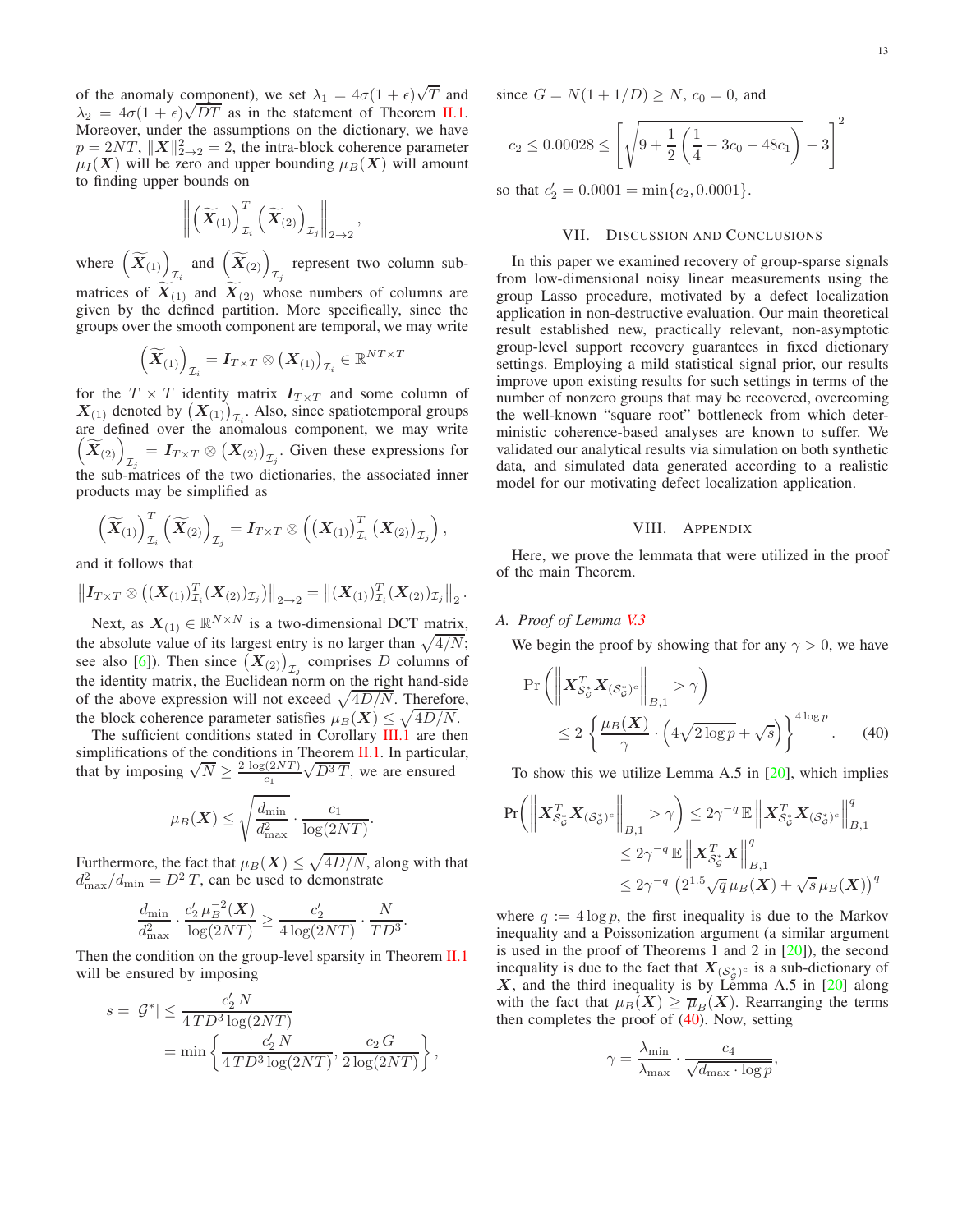where  $c_4$  is an arbitrary positive constant, will convert the upper bound of [\(40\)](#page-12-1) into

$$
\begin{aligned} &\Pr\biggl(\left\|\boldsymbol{X}_{\mathcal{S}_{\mathcal{G}}^{+}}^{T}\boldsymbol{X}_{(\mathcal{S}_{\mathcal{G}}^{*})^{c}}\right\|_{B,1}>\gamma\biggr)\\ &\leq 2\,\left(\frac{\mu_{B}(\boldsymbol{X})}{c_{4}}\frac{\lambda_{\max}}{\lambda_{\min}}\sqrt{d_{\max}\,\log p}\left(4\sqrt{2\log p}+\sqrt{s}\right)\right)^{4\log p}\\ &\leq 2\left(4\sqrt{2}\,\frac{c_{5}}{c_{4}}+\frac{c_{6}}{c_{4}}\right)^{4\log p}\leq 2\,p^{-4\log 2} \end{aligned}
$$

where the second inequality is by imposing the following condition on  $\mu_B(\mathbf{X})$ :

$$
\mu_B(\boldsymbol{X}) \le \frac{\lambda_{\min}}{\lambda_{\max}} \cdot \frac{1}{\sqrt{d_{\max} \cdot \log p}} \cdot \min \left\{ \frac{c_5}{\sqrt{\log p}}, \frac{c_6}{\sqrt{s}} \right\}, \tag{41}
$$

and the third one holds since  $4\sqrt{2} c_5 + c_6 \leq c_4/2$ .

#### *B. Proof of Lemma [V.4](#page-9-5)*

Using the relationship in [\(26\)](#page-9-2) and defining  $S_g \in \mathbb{R}^{d_g \times d_g^*}$  as the selector matrix which selects indices corresponding to the block  $g \in \mathcal{G}^*$ , we have that for each  $g \in \mathcal{G}^*$ ,

$$
\check{\beta}_{\mathcal{I}_g} = \beta_{\mathcal{I}_g}^* + S_g (X_{\mathcal{S}_\mathcal{G}^*}^T X_{\mathcal{S}_\mathcal{G}^*})^{-1} (X_{\mathcal{S}_\mathcal{G}^*}^T w - \Lambda_{\mathcal{S}_\mathcal{G}^*} \check{z}_{\mathcal{S}_\mathcal{G}^*}).
$$
 (42)

Since the event  $E_1$  is assumed to hold here, we can write (by also using the Weyl's inequality) that  $(X_{\mathcal{S}_{\mathcal{G}}^*}^T X_{\mathcal{S}_{\mathcal{G}}^*})^{-1} =$  $I_{d_{\mathcal{G}}^* \times d_{\mathcal{G}}^*} + \Delta$ , where  $\|\Delta\|_{2 \to 2} \leq 1$ . Then, note that

$$
\begin{aligned} \|h_g\|_2 &= \|S_g(X_{\mathcal{S}_\mathcal{G}^*}^T \boldsymbol{w} - \boldsymbol{\Lambda}_{\mathcal{S}_\mathcal{G}^*} \check{\boldsymbol{z}}_{\mathcal{S}_\mathcal{G}^*} ) + S_g \boldsymbol{\Delta} (X_{\mathcal{S}_\mathcal{G}^*}^T \boldsymbol{w} - \boldsymbol{\Lambda}_{\mathcal{S}_\mathcal{G}^*} \check{\boldsymbol{z}}_{\mathcal{S}_\mathcal{G}^*} )\|_2 \\ & \leq \|X_{\mathcal{I}_g}^T \boldsymbol{w}\|_2 + \|\lambda_g \check{\boldsymbol{z}}_{\mathcal{I}_g}\|_2 \\ & + \|S_g\|_{2 \to 2} \|\boldsymbol{\Delta}\|_{2 \to 2} (\|X_{\mathcal{S}_\mathcal{G}^*}^T \boldsymbol{w}\|_2 + \|\boldsymbol{\Lambda}_{\mathcal{S}_\mathcal{G}^*} \check{\boldsymbol{z}}_{\mathcal{S}_\mathcal{G}^*} \|_2 ). \end{aligned}
$$

The first result follows from the facts that  $\|\Delta\|_{2\to 2} \leq 1$ , and  $||S_g||_{2\to 2} \leq 1$ , and that

$$
\|\mathbf{\Lambda}_{\mathcal{S}_{\mathcal{G}}^*}\ddot{\mathbf{z}}_{\mathcal{S}_{\mathcal{G}}^*}\|_2 = \bigg(\sum_{g\in\mathcal{G}^*}\lambda_g^2\|\dot{\mathbf{z}}_{\mathcal{I}_g}\|_2^2\bigg)^{1/2} \le \|\lambda_{\mathcal{G}^*}\|_2,\qquad(43)
$$

where we have used the definition of  $\lambda_{\mathcal{G}^*}$ , and the subgradient condition on each group of  $\check{z}$ .

The second result follows from a similar argument as that given for Lemma 3 in  $[15]$ . To see this, in the statement of Lemma 3 in [\[15\]](#page-15-11) assume that the rows of the matrices  $\Delta, Z_S$ , and  $\xi(B_S^*)$ , are set to  $h_{g'} / ||\beta_{\mathcal{I}_{g'}}||_2$ ,  $\check{z}_{\mathcal{I}_{g'}}$ , and  $\beta_{\mathcal{I}_{g'}}^* / ||\beta_{\mathcal{I}_{g'}}^*||_2$ , respectively. We omit the proof to save space.

## *C. Proof of Lemma [V.5](#page-10-0)*

The proof essentially follows the last step in the proof of Theorem 2 in  $[20]$ . First notice that the event in Eq.  $(30)$  is equivalent to the event that

$$
\left\|\Lambda_{\left(\mathcal{S}_{\mathcal{G}}^*\right)^c}^{-1}X_{\left(\mathcal{S}_{\mathcal{G}}^*\right)}^T\cdot X_{\mathcal{S}_{\mathcal{G}}^*}(X_{\mathcal{S}_{\mathcal{G}}^*}^T X_{\mathcal{S}_{\mathcal{G}}^*})^{-1}\Lambda_{\mathcal{S}_{\mathcal{G}}^*}\overline{\beta_{\mathcal{S}_{\mathcal{G}}^*}^*}\right\|_{2,\infty}>\frac{1}{4},
$$

where for a block-wise partitioned vector  $\alpha$  :=  $\lceil a_{{\tau}}^{T}$  $_{\mathcal{I}_{1}}^{T}\boldsymbol{a}_{\mathcal{I}}^{T}$  $\begin{array}{ccc} T & \cdots \bm{a}_{\mathcal{I}}^T \end{array}$ IG T , kak2,<sup>∞</sup> is the maximum Euclidean norm of its constituent blocks, i.e.  $||a||_{2,\infty} := \max_{g \in [G]} ||a_{\mathcal{I}_g}||_2.$ Furthermore, since  $||a||_{2,\infty} \leq \sqrt{d_{\max}} ||a||_{\infty}$  with  $d_{\max}$ denoting the maximum block size, it is sufficient to show that

$$
v:=\left\|\Lambda_{\left(\mathcal{S}_{\mathcal{G}}^*\right)^c}^{-1}X_{\left(\mathcal{S}_{\mathcal{G}}^*\right)^c}^T X_{\mathcal{S}_{\mathcal{G}}^*}(X_{\mathcal{S}_{\mathcal{G}}^*}^T X_{\mathcal{S}_{\mathcal{G}}^*})^{-1}\Lambda_{\mathcal{S}_{\mathcal{G}}^*}\overline{\beta_{\mathcal{S}_{\mathcal{G}}^*}^*}\right\|_{\infty}
$$
  
\$\leq \frac{1}{4\sqrt{d\_{\max}}}.

holds with probability at least  $1 - 2p^{-4} \log^2 2$ .

Letting  $v_{g,j} := \frac{1}{\lambda_g} x_{g,j}^T X_{\mathcal{S}_{\mathcal{G}}} (X_{\mathcal{S}_{\mathcal{G}}^*}^T X_{\mathcal{S}_{\mathcal{G}}^*})^{-1} \Lambda_{\mathcal{S}_{\mathcal{G}}^*} \overline{\beta_{\mathcal{S}_{\mathcal{G}}^*}^*},$  where  $x_{g,j}$  denotes the j-th column in the block sub-dictionary  $\overline{X}_{\mathcal{I}_g}^{\sim} \in \mathbb{R}^{n \times d_g}$ , with  $j \in [d_g]$ , we may write  $v =$  $\max_{g \notin \mathcal{G}^*, j \in [d_g]} |v_{g,j}|$ . Moreover, defining the vector  $u_{g,j} := \frac{1}{\lambda_g} (\mathbf{X}_{\mathcal{S}_{\mathcal{G}}^*}^T \mathbf{X}_{\mathcal{S}_{\mathcal{G}}^*})^{-1} \mathbf{X}_{\mathcal{S}_{\mathcal{G}}^*}^T \mathbf{x}_{g,j}$  for  $g \notin \mathcal{G}^*$  and  $j \in [d_g]$ , we can express each  $v_{g,j}$  as an inner product of the form

$$
v_{g,j} = \mathbf{u}_{g,j}^T \, \mathbf{\Lambda}_{\mathcal{S}_{\mathcal{G}}^*} \, \overline{\mathcal{B}_{\mathcal{S}_{\mathcal{G}}^*}^*}.
$$

Notice that in this lemma we are proceeding under the condition that the selected block support  $\mathcal{G}^*$  is fixed, and so the only random vector that appears on the right-hand side of the last expression is  $\beta_{\mathcal{S}_{\mathcal{G}}^*}^*$ . Now, by the definition of  $\beta_{\mathcal{S}_{\mathcal{G}}^*}^*$  and that  $u_{g,j}$  is the concatenation of block vectors  $u_{g,j,g'} \in \mathbb{R}^{d_{g'}}$  (with  $g' \in \mathcal{G}^*$  corresponding to row-wise blocks in the partition of  $(X_{\mathcal{S}_{\mathcal{G}}^*}^T X_{\mathcal{S}_{\mathcal{G}}^*})^{-1}$ , we can express  $v_{g,j}$  as

$$
v_{g,j} = \sum_{g' \in \mathcal{G}^*} \lambda_{g'} \boldsymbol{u}_{g,j,g'}^T \left( \frac{\beta^*_{\mathcal{I}_{g'}}}{\|\beta^*_{\mathcal{I}_{g'}}\|_2} \right).
$$

Since  $v_{q,j}$  is now expressed in the form of the summation of random variables, its absolute value can be bounded by utilizing probabilistic concentration tools. To do so, first we apply the Cauchy-Schwartz inequality to every term in the summation to yield

$$
\left|\lambda_{g'}\boldsymbol{u}_{g,j,g'}^T\left(\frac{\boldsymbol{\beta}^*_{\mathcal{I}_{g'}}}{\|\boldsymbol{\beta}^*_{\mathcal{I}_{g'}}\|_2}\right)\right|\leq \lambda_{g'}\left\|\boldsymbol{u}_{g,j,g'}\right\|_2,
$$

where we also employed the fact that  $\beta^*_{\mathcal{I}_{q'}} / ||\beta^*_{\mathcal{I}_{q'}}||_2$  is a unitnorm vector. Then since  $\mathbb{E}\left[\beta_{\mathcal{I}_{g'}}^{*}/\|\beta_{\mathcal{I}_{g'}}^{*}\|_2\right]$  $\Big| = 0$  for every  $g' \in$  $\mathcal{G}^*$ , Hoeffding's inequality implies

$$
\Pr(|v_{g,j}| \ge t) \le 2 \exp\left(\frac{-t^2}{2\sum_{g' \in \mathcal{G}^*} \lambda_{g'}^2 ||\mathbf{u}_{g,j,g'}||_2^2}\right)
$$
  
= 
$$
2 \exp\left(\frac{-t^2}{2||\mathbf{\Lambda}_{\mathcal{S}_\mathcal{G}^*}\mathbf{u}_{g,j}||_2^2}\right).
$$

Now, choosing  $\kappa \ge \max_{g \notin \mathcal{G}^*, j \in [d_g]} ||\mathbf{\Lambda}_{\mathcal{S}^*_{\mathcal{G}}} \mathbf{w}_{g,j}||_2$  and applying a union bound we obtain  $Pr(v \ge t) \le 2p \exp(-t^2/2\kappa^2)$ . To find an appropriate choice for  $\kappa$  that is explicitly in terms of our defining parameters, we explore upper bounds on  $u_{g,j}$  as follows:

$$
\|\pmb{u}_{g,j}\|_2 \leq \frac{1}{\lambda_g}\left\|\left(\pmb{X}_{\mathcal{S}_{\mathcal{G}}^*}^T\pmb{X}_{\mathcal{S}_{\mathcal{G}}^*}\right)^{-1}\right\|_{2 \rightarrow 2}\left\|\pmb{X}_{\mathcal{S}_{\mathcal{G}}^*}^T\pmb{x}_{g,j}\right\|_2,
$$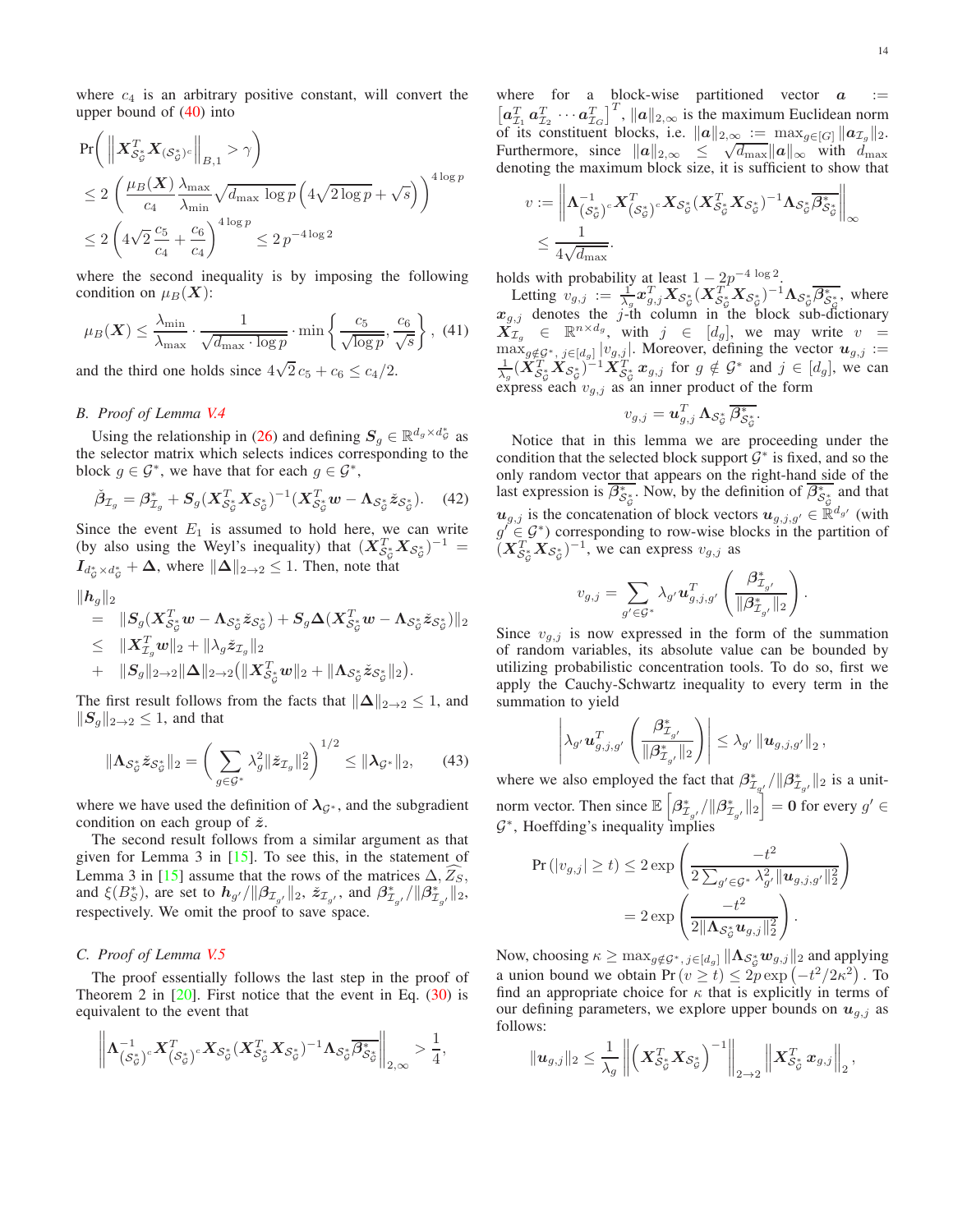where since  $x_{g,j}$  is a column of the dictionary block  $X_{\mathcal{I}_g}$ , it follows that

$$
\begin{aligned} \left\| \boldsymbol{X}_{\mathcal{S}_{\mathcal{G}}^*}^T \boldsymbol{x}_{g,j} \right\|_2 & \leq \left\| \boldsymbol{X}_{\mathcal{S}_{\mathcal{G}}^*}^T \boldsymbol{X}_{\mathcal{I}_g} \right\|_{2 \rightarrow 2} \leq \max_{g \notin \mathcal{G}^*} \left\| \boldsymbol{X}_{\mathcal{S}_{\mathcal{G}}^*}^T \boldsymbol{X}_{\mathcal{I}_g} \right\|_{2 \rightarrow 2} \\ & \leq \left\| \boldsymbol{X}_{\mathcal{S}_{\mathcal{G}}^*} \boldsymbol{X}_{\left(\mathcal{S}_{\mathcal{G}}^*\right)^c} \right\|_{B,1}. \end{aligned}
$$

Now, given that the selected sub-dictionary is wellconditioned, i.e.  $\|(X_{\mathcal{S}_{\mathcal{G}}^*}^T X_{\mathcal{S}_{\mathcal{G}}^*})^{-1}\|_{2\to 2} \leq 2$ , as guaranteed by  $E_1$ , and moreover that  $||X_{\mathcal{S}_{\mathcal{G}}^*}X_{(\mathcal{S}_{\mathcal{G}}^*)^c}||_{B,1} \leq \gamma$ , as guaranteed by  $E_2$ , we obtain that  $||\boldsymbol{u}_{g,j}||_2 \leq 2\gamma/\lambda_g \leq 2\gamma/\lambda_{\min}$ . Therefore an appropriate choice for  $\kappa$  is  $\kappa = 2\gamma(\lambda_{\text{max}}/\lambda_{\text{min}})$  (also utilizing the fact that  $\|\mathbf{\Lambda}_{\mathcal{S}_{\mathcal{G}}^*}\mathbf{u}_{g,j}\|_2 \leq \lambda_{\max} \|\mathbf{u}_{g,j}\|_2$ ). Now, setting  $t = 1/(4\sqrt{d_{\text{max}}})$  and

$$
\gamma = \frac{\lambda_{\min}}{\lambda_{\max}} \cdot \frac{c_4}{\sqrt{d_{\max} \cdot \log p}}
$$

implies

$$
\Pr\left(v \ge \frac{1}{4\sqrt{d_{\max}}}\right) \le 2p \cdot \exp\left(\frac{-1}{32 \kappa^2 d_{\max}}\right)
$$

$$
= 2p \cdot \exp\left(\frac{-1}{128 d_{\max} (\frac{\lambda_{\max}}{\lambda_{\min}})^2 \gamma^2}\right)
$$

$$
= 2p^{\left(1 - \frac{1}{128 c_4^2}\right)}
$$

Thus, assuming  $c_4$  satisfies  $1 - \frac{1}{128 c_4^2} \le -4 \log 2$ , we have that the last expression on the right hand-side is less than  $2p^{-4\log 2}$ , which completes the proof.

#### *D. Proof of Lemma [V.6](#page-10-5)*

We establish that the events  $\left\{ \| \boldsymbol{X}_{\mathcal{S}_{\mathcal{G}}^*}^T \boldsymbol{w} \|_2 \le \sigma (1 + \epsilon) \sqrt{d_{\mathcal{G}}^*} \right\}$  $\mathcal{L}$ and  $\left\{ \|\boldsymbol{X}_{\mathcal{I}_{g'}}^T \boldsymbol{w}\|_2 \leq \sigma(1+\epsilon)\sqrt{\overline{d_{g'}}}, \ \forall g' \in \mathcal{G}^* \right\}$  hold with the specified probability using the *Hanson-Wright Inequality* [\[62\]](#page-16-29), which states that for a fixed matrix  $A$ , and vector  $x$  whose elements are iid  $\mathcal{N}(0, 1)$  random variables (which are thus subgaussian), there exists a finite constant  $c_7 > 0$  such that for any  $\tau > 0$ ,

$$
\Pr\left(||\|\mathbf{A}\mathbf{x}\|_2 - \|\mathbf{A}\|_F| > \tau\right) \le 2 \exp\left(-\frac{c_7 \tau^2}{\|\mathbf{A}\|_{2\to 2}^2}\right). \tag{44}
$$

Now, fix any  $g' \in \mathcal{G}^*$  and note that

$$
\begin{aligned} \Pr\left(\|\boldsymbol{X}_{\mathcal{I}_{g'}}^T \boldsymbol{w}\|_2 > \sigma(1+\epsilon)\sqrt{d_{g'}}\right) \\ &\leq \Pr\left(\left|\|\boldsymbol{X}_{\mathcal{I}_{g'}}^T \boldsymbol{w}\|_2 - \sigma \sqrt{d_{g'}}\right| > \epsilon \sigma \sqrt{d_{g'}}\right) \\ &\leq 2 \exp\left(-\frac{c_7 \epsilon^2 d_{g'}}{1 + \mu_I(\boldsymbol{X})}\right), \end{aligned}
$$

where the second inequality follows directly from the Hanson-Wright inequality (specifically, setting  $x = w/\sigma$  and  $A =$ 

 $\sigma X^T_{\mathcal{I}_{g'}}$ , and noting that  $||A||_F = \sigma \sqrt{d_{g'}}$  and  $||A||_{2\to 2} \leq$  $\sigma \sqrt{1 + \mu_I(\boldsymbol{X})}$ ). Next, note that

$$
\Pr\left(\|\boldsymbol{X}_{\mathcal{S}_{\mathcal{G}}^{*}}^{T}\boldsymbol{w}\|_{2} > \sigma(1+\epsilon)\sqrt{d_{\mathcal{G}}^{*}}\right) \leq \Pr\left(\left|\|\boldsymbol{X}_{\mathcal{S}_{\mathcal{G}}^{*}}^{T}\boldsymbol{w}\|_{2} - \sigma\sqrt{d_{\mathcal{G}}^{*}}\right| > \epsilon\sigma\sqrt{d_{\mathcal{G}}^{*}}\right) \leq 2\exp\left(-\frac{2c_{7}\epsilon^{2}d_{\mathcal{G}}^{*}}{3}\right).
$$

Here, the second inequality follows again from the Hanson-Wright inequality, setting  $\boldsymbol{x} = \boldsymbol{w}/\sigma$ , and  $\boldsymbol{A} = \sigma \boldsymbol{X}_{\mathcal{S}_{\mathcal{G}}}^T$ , and noting that  $||A||_F = \sigma \sqrt{\frac{d^*}{G}}$  (since each row of A is unitnorm) and  $||A||_{2\rightarrow 2} \le \sigma \sqrt{3/2}$ , which follows from event  $E_1$ .

Thus, by a union bound, both of the stated claims hold, except in an event of probability no larger than

$$
2 \exp \left(-2c_7 \epsilon^2 d_{\mathcal{G}}^*/3\right) + 2 \sum_{g' \in \mathcal{G}^*} \exp \left(-c_7 \epsilon^2 d_{g'}/(1 + \mu_I(\bm{X}))\right),
$$

which itself is upper-bounded by

$$
2\exp\left(-\frac{c_7\epsilon^2d_G^*}{2}\right) + 2|\mathcal{G}^*|\exp\left(-\frac{c_7\epsilon^2d_{\min}}{1 + \mu_I(\boldsymbol{X})}\right),\,
$$

where  $d_{\min} := \min_{g \in [G]} d_g$ . Finally, note that whenever

$$
\epsilon \ge \sqrt{\frac{\left(1 + \mu_I(\boldsymbol{X})\right) \cdot \log\left(p^t \left|\mathcal{G}^*\right|\right)}{c_7 \, d_{\min}}} \tag{45}
$$

for any  $t \geq 1$ , we have

$$
2|\mathcal{G}^*| \exp\left(-\frac{c_7\epsilon^2 d_{\min}}{1 + \mu_I(\boldsymbol{X})}\right) \le 2p^{-t},
$$

and the result follows.

# *E. Proof of Lemma [V.7](#page-10-1)*

The sub-multiplicativity of the spectral norm obtains

$$
\begin{aligned} &\frac{1}{\lambda_g}\big\|X_{\mathcal{I}_g}^TX_{\mathcal{S}_\mathcal{G}^*}(X_{\mathcal{S}_\mathcal{G}^*}^TX_{\mathcal{S}_\mathcal{G}^*})^{-1}\Lambda_{\mathcal{S}_\mathcal{G}^*}u_{\mathcal{S}_\mathcal{G}^*}\big\|_2\\ &\leq \frac{1}{\lambda_g}\left\|X_{\mathcal{I}_g}^TX_{\mathcal{S}_\mathcal{G}^*}\right\|_{2\to 2}\left\|(X_{\mathcal{S}_\mathcal{G}^*}^TX_{\mathcal{S}_\mathcal{G}^*})^{-1}\right\|_{2\to 2}\left\|\Lambda_{\mathcal{S}_\mathcal{G}^*}u_{\mathcal{S}_\mathcal{G}^*}\right\|_2\\ &\leq \frac{2\gamma}{\lambda_g}\left\|\Lambda_{\mathcal{S}_\mathcal{G}^*}u_{\mathcal{S}_\mathcal{G}^*}\right\|_2\leq 2\gamma\frac{\lambda_{\max}}{\lambda_{\min}}\left\|u_{\mathcal{S}_\mathcal{G}^*}\right\|_2\end{aligned}
$$

where the second inequality follows since we assume  $E_1$ and  $E_2$  hold true (therefore  $\|(X_{\mathcal{S}_{\mathcal{G}}^*}^T X_{\mathcal{S}_{\mathcal{G}}^*})^{-1}\|_{2\to 2} \leq 2$  and  $\|X_{\mathcal{I}_g}^T X_{\mathcal{S}_g^*}\|_{2\to 2} \leq \|X_{\mathcal{S}_g^*}^T X_{(\mathcal{S}_g^*)^c}\|_{B,1} \leq \gamma$  and the third inequality follows by the fact that  $||\Lambda_{\mathcal{S}_{\mathcal{G}}^*}||_{2\to 2} = \lambda_{\max}$  (and therefore  $\|\mathbf{\Lambda}_{\mathcal{S}_{\mathcal{G}}^*} u_{\mathcal{S}_{\mathcal{G}}^*}\|_2 \leq \lambda_{\max} \|u_{\mathcal{S}_{\mathcal{G}}^*}\|_2.$  In addition, note that by assuming  $\|\beta^*_{\mathcal{I}_{\mathcal{G}'}}\|_2 \ge t_2 \|h_{\mathcal{G}'}\|_2 \ge 2 \|h_{\mathcal{G}'}\|_2$  for all  $g' \in \mathcal{G}^*$ , Lemma [V.4](#page-9-5) implies

$$
\|\mathbf{u}_{g'}\|_2 \le 4 \frac{\|\mathbf{h}_{g'}\|_2}{\|\beta^*_{\mathcal{I}_{g'}}\|_2} \le \frac{4}{t_2}
$$
 (46)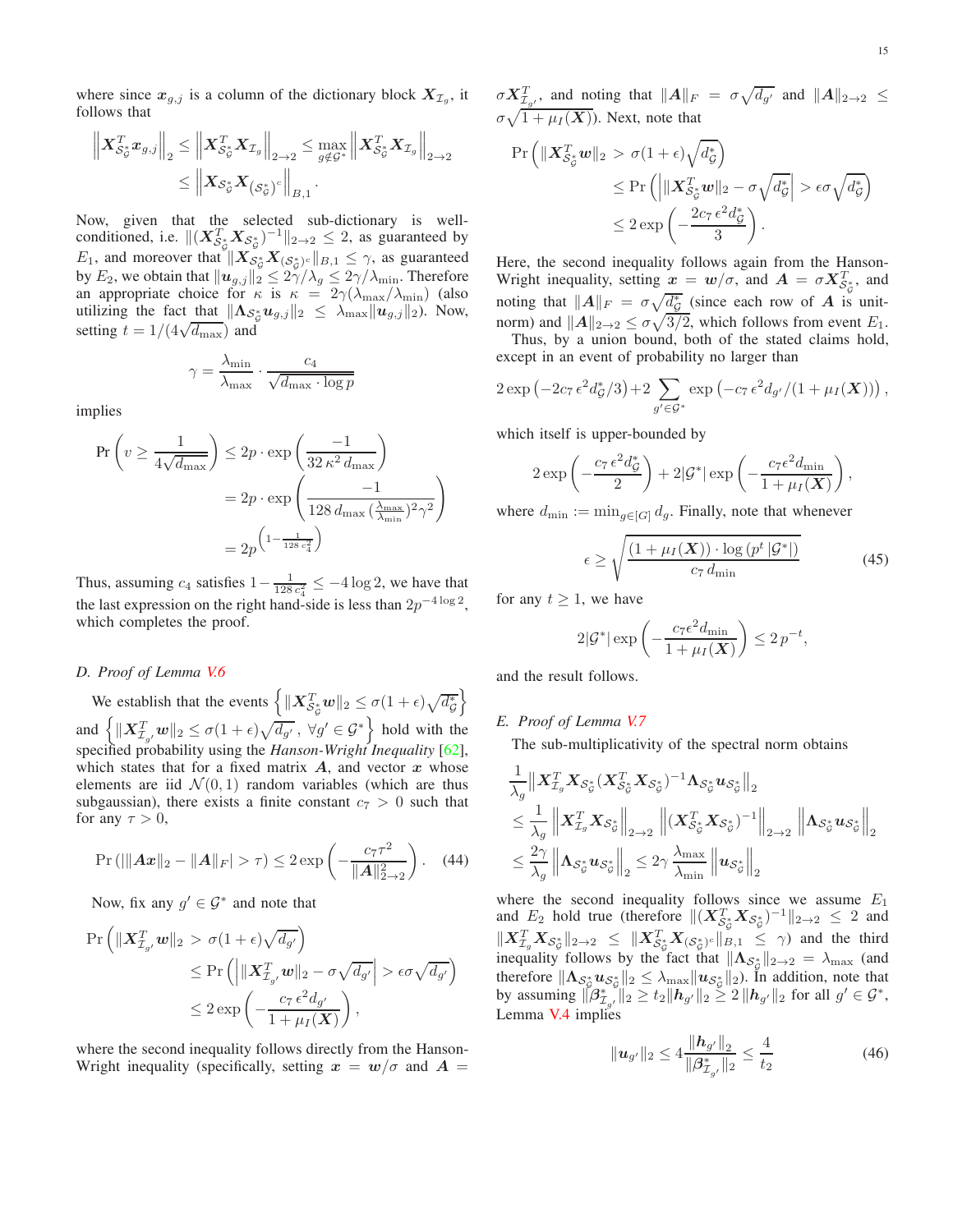for all  $g' \in \mathcal{G}^*$  and therefore  $||\boldsymbol{u}_{\mathcal{S}_{\mathcal{G}}^*}||_2 \leq 4\sqrt{|\mathcal{G}^*|}/t_2$ . Combining all of these results we obtain that

$$
\frac{1}{\lambda_g}\left\|\boldsymbol{X}_{\mathcal{I}_g}^T\boldsymbol{X}_{\mathcal{S}_{\mathcal{G}}^*}(\boldsymbol{X}_{\mathcal{S}_{\mathcal{G}}^*}^T\boldsymbol{X}_{\mathcal{S}_{\mathcal{G}}^*})^{-1}\boldsymbol{\Lambda}_{\mathcal{S}_{\mathcal{G}}^*}\boldsymbol{u}_{\mathcal{S}_{\mathcal{G}}^*}\right\|_2 \leq \frac{\lambda_{\max}}{\lambda_{\min}}\cdot \frac{8\gamma\sqrt{|\mathcal{G}^*|}}{t_2}
$$

Therefore, assuming the event  $E_2$  holds for the choice of

$$
\gamma = \frac{c_4}{\left(\frac{\lambda_{\max}}{\lambda_{\min}}\right)\sqrt{d_{\max} \cdot \log p}},
$$

where  $c_4 \leq 1/8\sqrt{2(1+4\log 2)}$  is a finite positive constant as appeared in the proof of Lemma [V.5,](#page-10-0) will ensure that

$$
\frac{1}{\lambda_g}\left\|\boldsymbol{X}_{\mathcal{I}_g}^T\boldsymbol{X}_{\mathcal{S}_{\mathcal{G}}^*}(\boldsymbol{X}_{\mathcal{S}_{\mathcal{G}}^*}^T\boldsymbol{X}_{\mathcal{S}_{\mathcal{G}}^*})^{-1}\boldsymbol{\Lambda}_{\mathcal{S}_{\mathcal{G}}^*}\boldsymbol{u}_{\mathcal{S}_{\mathcal{G}}^*}\right\|_2 \leq \frac{8c_4}{t_2}\sqrt{\frac{|\mathcal{G}^*|}{d_{\max}\cdot\log p}}
$$

.

Then choosing  $t_2 \geq c_8 \sqrt{|\mathcal{G}^*|/d_{\max} \log p}$  as specified by the statement of the lemma (with  $c_8 := 32 c_4$ ) completes the proof.

#### *F. Proof of Lemma [V.8](#page-11-1)*

Fix any  $g \notin \mathcal{G}^*$ . Note that for any  $\tau > 0$ ,

$$
\begin{aligned} &\Pr\left(\parallel \boldsymbol{X}_{\mathcal{I}_g}^T\Pi_{(\mathcal{S}_{\mathcal{G}}^*)^{\perp}}\boldsymbol{w} \Vert_2 > \sigma \sqrt{d_g} + \tau\right)\\ &\leq \Pr\left(\|\boldsymbol{X}_{\mathcal{I}_g}^T\Pi_{(\mathcal{S}_{\mathcal{G}}^*)^{\perp}}\boldsymbol{w} \Vert_2 > \sigma \|\boldsymbol{X}_{\mathcal{I}_g}^T\Pi_{(\mathcal{S}_{\mathcal{G}}^*)^{\perp}}\|_F + \tau\right)\\ &\leq \Pr\left(\left|\|\boldsymbol{X}_{\mathcal{I}_g}^T\Pi_{(\mathcal{S}_{\mathcal{G}}^*)^{\perp}}\boldsymbol{w} \Vert_2 - \sigma \|\boldsymbol{X}_{\mathcal{I}_g}^T\Pi_{(\mathcal{S}_{\mathcal{G}}^*)^{\perp}}\|_F\right| > \tau\right), \end{aligned}
$$

where the first inequality follows from the fact that  $\|X_{\mathcal{I}_g}^T\Pi_{(\mathcal{S}_{\mathcal{G}}^*)^\perp}\|_F \leq \sqrt{\frac{d_g}{d_g}}$  (which is easy to verify by considering  $\|\Pi_{(\mathcal{S}_{\mathcal{G}}^*)^{\perp}}^T \mathbf{X}_{\mathcal{I}_{g}}\|_F^2$ , arranging the sum that arises in the definition of the squared Frobenius norm into a sum of sums over columns of  $X_{\mathcal{I}_g}$ , and applying standard matrix inequalities along with the fact that  $\|\Pi_{(\mathcal{S}_{\mathcal{G}}^*)^{\perp}}\|_{2\to 2} = 1$ ).

Now, the final upper bound above is of the form controllable by the Hanson-Wright Inequality. Specifically, setting  $x = w/\sigma$ , and  $A = \sigma \frac{X_{\mathcal{I}_{g}}^T \Pi_{(\mathcal{S}_{\mathcal{G}}^*)^{\perp}}} {\sigma}$ , and using the fact that  $||X_{\mathcal{I}_g}^T \Pi_{(\mathcal{S}_g^*)^{\perp}}||_{2\to 2} \leq \sigma \sqrt{1 + \mu_I(X)}$  (which is easy to verify using the sub-multiplicativity of the spectral norm), we obtain overall that for the universal finite constant  $c_7 > 0$ , and the specific choice  $\tau = \epsilon \sigma \sqrt{d_g}$ ,

$$
\Pr\left(\|\boldsymbol{X}_{\mathcal{I}_g}^T\Pi_{(\mathcal{S}_g^*)^{\perp}}\boldsymbol{w}\|_2 > \sigma(1+\epsilon)\sqrt{d_g}\right) \leq 2\exp\left(-c_7\epsilon^2 d_g\right).
$$

Thus, it follows that

$$
\Pr\left(\bigcup_{g \notin \mathcal{G}^*} \left\{\|X_{\mathcal{I}_g}^T\Pi_{(\mathcal{S}_{\mathcal{G}}^*)^\perp} \boldsymbol{w}\|_2 > \sigma(1+\epsilon)\sqrt{d_g}\right\}\right) \n\leq 2 \sum_{g \notin \mathcal{G}^*} \exp\left(-c_7\epsilon^2 d_g\right) \leq 2(G - |\mathcal{G}^*|) \exp\left(-c_7\epsilon^2 d_{\min}\right).
$$

Next, note that whenever

$$
\epsilon \ge \sqrt{\frac{\log\left(p^t\left(G-|\mathcal{G}^*|\right)\right)}{c_7\,d_{\min}}}
$$

the last term is no larger than  $2p^{-t}$ . Finally, note that the stated result holds if  $\lambda_g \ge 4\sigma(1+\epsilon)\sqrt{d_g}$  for all  $g \notin \mathcal{G}^*$ .

### **REFERENCES**

- <span id="page-15-0"></span>[1] D. L. Donoho, "Compressed sensing," *IEEE Transactions on Information Theory*, vol. 52, no. 4, pp. 1289–1306, 2006.
- [2] E. J. Candès and B. Recht, "Exact matrix completion via convex optimization," *Foundations of Computational Mathematics*, vol. 9, 2009.
- [3] S. Negahban, B. Yu, M. J. Wainwright, and P. K. Ravikumar, "A unified framework for high-dimensional analysis of m-estimators with decomposable regularizers," in *Adv. Neural Info. Proc. Sys.*, 2009.
- <span id="page-15-1"></span>[4] V. Chandrasekaran, B. Recht, P. A. Parrilo, and A. S. Willsky, "The convex geometry of linear inverse problems," *Foundations of Computational Mathematics*, vol. 12, no. 6, pp. 805–849, 2012.
- <span id="page-15-2"></span>[5] J. A. Tropp, "On the conditioning of random subdictionaries," *Applied and Computational Harmonic Analysis*, vol. 25, no. 1, pp. 1–24, 2008.
- <span id="page-15-3"></span>[6] E. J. Candès and Y. Plan, "Near-ideal model selection by  $\ell_1$  minimization," *The Annals of Statistics*, vol. 37, no. 5A, 2009.
- <span id="page-15-4"></span>[7] R. Tibshirani, "Regression shrinkage and selection via the Lasso," *Journal of the Royal Statistical Society. Series B (Methodological)*, pp. 267–288, 1996.
- <span id="page-15-5"></span>[8] M. Yuan and Y. Lin, "Model selection and estimation in regression with grouped variables," *Journal of the Royal Statistical Society: Series B (Statistical Methodology)*, vol. 68, no. 1, pp. 49–67, 2006.
- <span id="page-15-6"></span>[9] F. R. Bach, "Consistency of the group Lasso and multiple kernel learning," *The Journal of Machine Learning Research*, vol. 9, 2008.
- [10] J. A. Tropp, "Algorithms for simultaneous sparse approximation. Part II: Convex relaxation," *Signal Processing*, vol. 86, no. 3, 2006.
- <span id="page-15-13"></span>[11] Y. Nardi and A. Rinaldo, "On the asymptotic properties of the group Lasso estimator for linear models," *Electronic Journal of Statistics*, vol. 2, pp. 605–633, 2008.
- <span id="page-15-10"></span>[12] L. Meier, S. Van De Geer, and P. Bühlmann, "The group Lasso for logistic regression," *Journal of the Royal Statistical Society: Series B (Statistical Methodology)*, vol. 70, no. 1, pp. 53–71, 2008.
- <span id="page-15-14"></span>[13] H. Liu and J. Zhang, "Estimation consistency of the group Lasso and its applications," in *International Conference on Artificial Intelligence and Statistics*, 2009, pp. 376–383.
- <span id="page-15-15"></span>[14] J. Huang and T. Zhang, "The benefit of group sparsity," *The Annals of Statistics*, vol. 38, no. 4, pp. 1978–2004, 2010.
- <span id="page-15-11"></span>[15] G. Obozinski, M. J. Wainwright, and M. I. Jordan, "Support union recovery in high-dimensional multivariate regression," *The Annals of Statistics*, pp. 1–47, 2011.
- <span id="page-15-12"></span>[16] M. Kolar, J. Lafferty, and L. Wasserman, "Union support recovery in multi-task learning," *Journal of Machine Learning Research*, vol. 12, no. Jul, pp. 2415–2435, 2011.
- [17] Z. Fang, "Sparse group selection through co-adaptive penalties," *arXiv preprint arXiv:1111.4416*, 2011.
- [18] K. Lounici, M. Pontil, S. Van De Geer, and A. B. Tsybakov, "Oracle inequalities and optimal inference under group sparsity," *The Annals of Statistics*, pp. 2164–2204, 2011.
- [19] S. Vaiter, C. Deledalle, G. Peyré, J. Fadili, and C. Dossal, "The degrees of freedom of the group lasso for a general design," *arXiv preprint arXiv:1212.6478*, 2012.
- <span id="page-15-9"></span>[20] W. U. Bajwa, M. F. Duarte, and R. Calderbank, "Conditioning of random block subdictionaries with applications to block-sparse recovery and regression," *IEEE Transactions on Information Theory*, vol. 61, no. 7, pp. 4060–4079, 2015.
- <span id="page-15-7"></span>[21] M. E. Ahsen and M. Vidyasagar, "Error bounds for compressed sensing algorithms with group sparsity: A unified approach," *Applied and Computational Harmonic Analysis*, vol. 43, no. 2, 2017.
- <span id="page-15-8"></span>[22] S. F. Cotter, B. D. Rao, K. Engan, and K. Kreutz-Delgado, "Sparse solutions to linear inverse problems with multiple measurement vectors," *IEEE Transactions on Signal Processing*, vol. 53, no. 7, 2005.
- [23] J. A. Tropp, A. C. Gilbert, and M. J. Strauss, "Algorithms for simultaneous sparse approximation. Part I: Greedy pursuit," *Signal Processing*, vol. 86, no. 3, pp. 572–588, 2006.